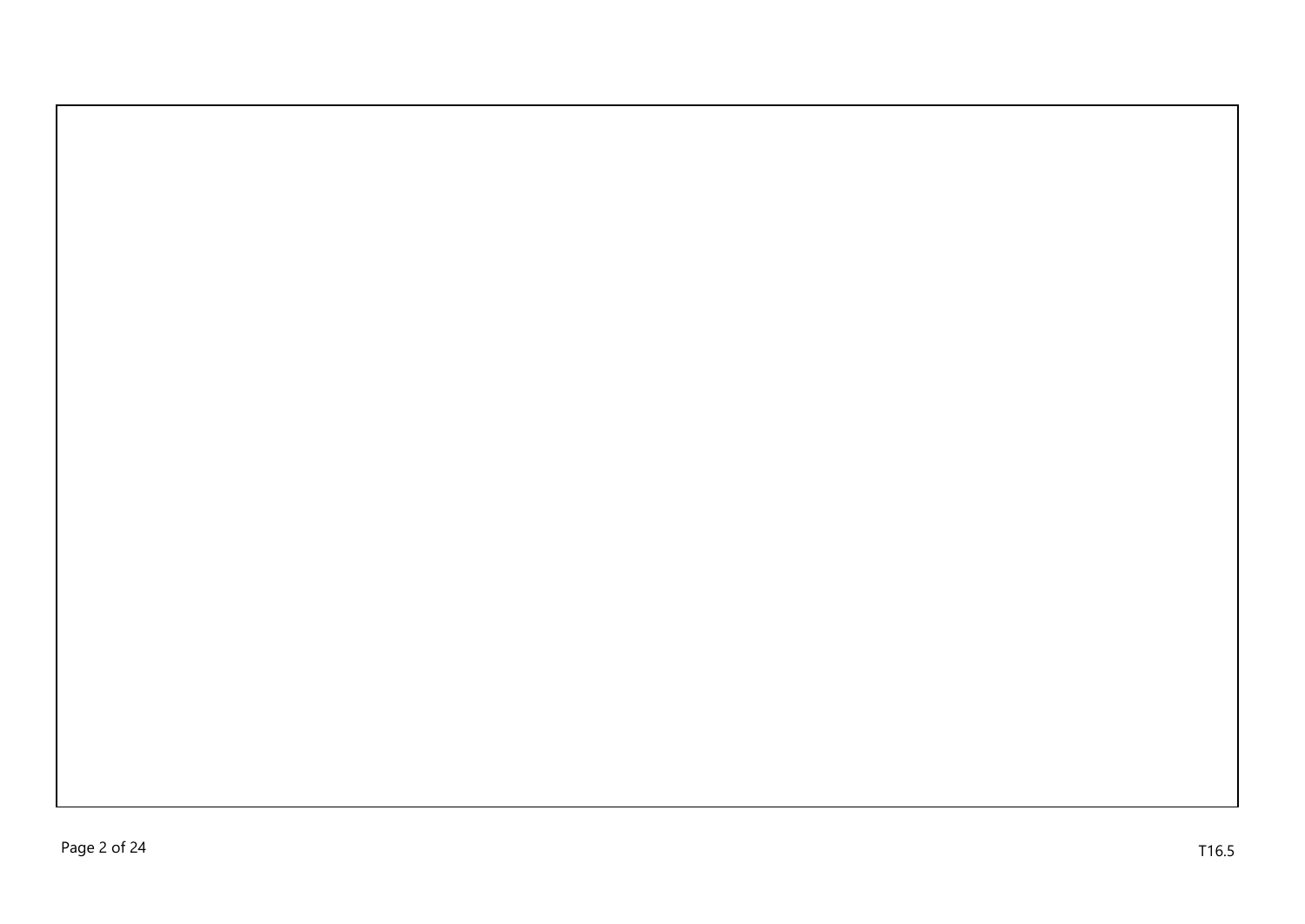| #              | Island | House Name     | Name                  | Sex       | National ID | ، ه ، ره<br>مر: تر                  | ىئرىتر                            |
|----------------|--------|----------------|-----------------------|-----------|-------------|-------------------------------------|-----------------------------------|
| Male'          |        |                |                       |           |             |                                     |                                   |
|                | Male'  | M. Ail Heaven  | Mohamed Jaleel        | ${\sf M}$ | A070138     | <sub>د</sub> . <sub>مەم</sub> ۇرۇش  | ورەر ئىچە                         |
| 2              | Male'  | M. Ail Heaven  | Aishath Shahula       | F         | A144260     | د ۰ م <i>م</i> روزوند               | وكرمشكم المستركز                  |
| $\vert$ 3      | Male'  | M. Ail Heaven  | Aminath Shiuna        | F         | A166697     | د· مەمەمى <i>كەنگە</i>              | أترج متعرفة المستورثين            |
| $\vert 4$      | Male'  | M. Ajeen       | Khadeeja Mohamed      | F         | A096293     | و· مَمَّوٍ مَرْ                     | زرة درەرد                         |
| $\overline{5}$ | Male'  | M. Alunthila   | Aishath Azma          | F         | A054658     | د . مۇشمۇمۇ                         | أحمد شنعو المروم                  |
| $\overline{6}$ | Male'  | M. Alunthila   | Aminath Muna          | F         | A054693     | د . مگر شهوځه                       | ړ د سره د څر                      |
| $\vert$ 7      | Male'  | M. Alunthila   | Najma Adam            | F         | A054694     | د <sub>ا</sub> رکوشه <sub>و</sub> ځ | روء پره                           |
| 8              | Male'  | M. Alunthila   | Fathmath Azima        | F         | A055453     | د <sub>ا</sub> مُرْمَّسْمُورَ       | وٌ و دَو " و " و "                |
| 9              | Male'  | M. Alunthila   | Moosa Yoosuf          | M         | A072904     | د . ئەۋشمۇ ئ                        | در میں دور دور<br>حراف اور اسرائی |
| 10             | Male'  | M. Alunthila   | Gasim Mohamed         | ${\sf M}$ | A076427     | د . ئەقرىئىموقر                     |                                   |
| 11             | Male'  | M. Alunthila   | Adam Mohamed          | ${\sf M}$ | A077655     | د <sub>ا</sub> مُرْمَّسْمُورَ       | برره وره رو<br>پرترن وبرپروتر     |
| 12             | Male'  | M. Alunthila   | Mariyam Waheeda       | F         | A090821     | - رَجْرْسُمِ يَ                     | رەرە رىد                          |
| 13             | Male'  | M. Alunthila   | Adam Yoosuf           | ${\sf M}$ | A102773     | د· مُرْمْعُهِ دَ                    | پره دو وه<br>پرترو پرسو           |
| 14             | Male'  | M. Alunthila   | Mariyam Aanisa        | F         | A152388     | د. ئەۋىئىمۇ ئە                      | و ده ده و محسن شور                |
| 15             | Male'  | M. Alunthila   | Asima Adam            | F         | A152389     | د· مگوشهو دَ                        | وٌ سوءٌ و دوره                    |
| 16             | Male'  | M. Alunthila   | Mohamed Zain Mueen    | M         | A165647     | د· ئەقرىئىموقە                      | ورورو نمره ومحمده                 |
| 17             | Male'  | M. Alunthila   | Hawwa Ali             | F         | A218624     | د . ئەقرىئىموقە                     | برەۋ كەم                          |
| 18             | Male'  | M. Alunthila   | Mohamed Asif          | M         | A346492     | د . ئەقرىئىموقە                     | وره در در در د                    |
| 19             | Male'  | M. Alunthila   | Aminath Layaan Waleed | F         | A362152     | د . مگر شهوځه                       | أأدبته وأراه ووار                 |
| 20             | Male'  | M. Alunthila   | AFNA ADAM             | F         | A363424     | د· مَرْمْسْهِ دَ                    | ره بر پره<br>مرسر برترو           |
| 21             | Male'  | M. Alunthila   | Haifa Adam            | F         | A363428     | د . ئەنزىت <sub>مۇ</sub> ئە         | رُوژٌ دُفرَدٌ                     |
| 22             | Male'  | M. Alunthila 2 | Sameera Yoosuf        | F         | A126457     | $25$ مَوْسْعِودَ $\sim$             | سەھ بۇ بۇرىمۇ                     |
| 23             | Male'  | M. Anchorage   | Ramiza Hussain        | F         | A058977     | ه ۱۵ ور ۵۵<br>و ۰ در سرد مربع       | بمرديح برستهريش                   |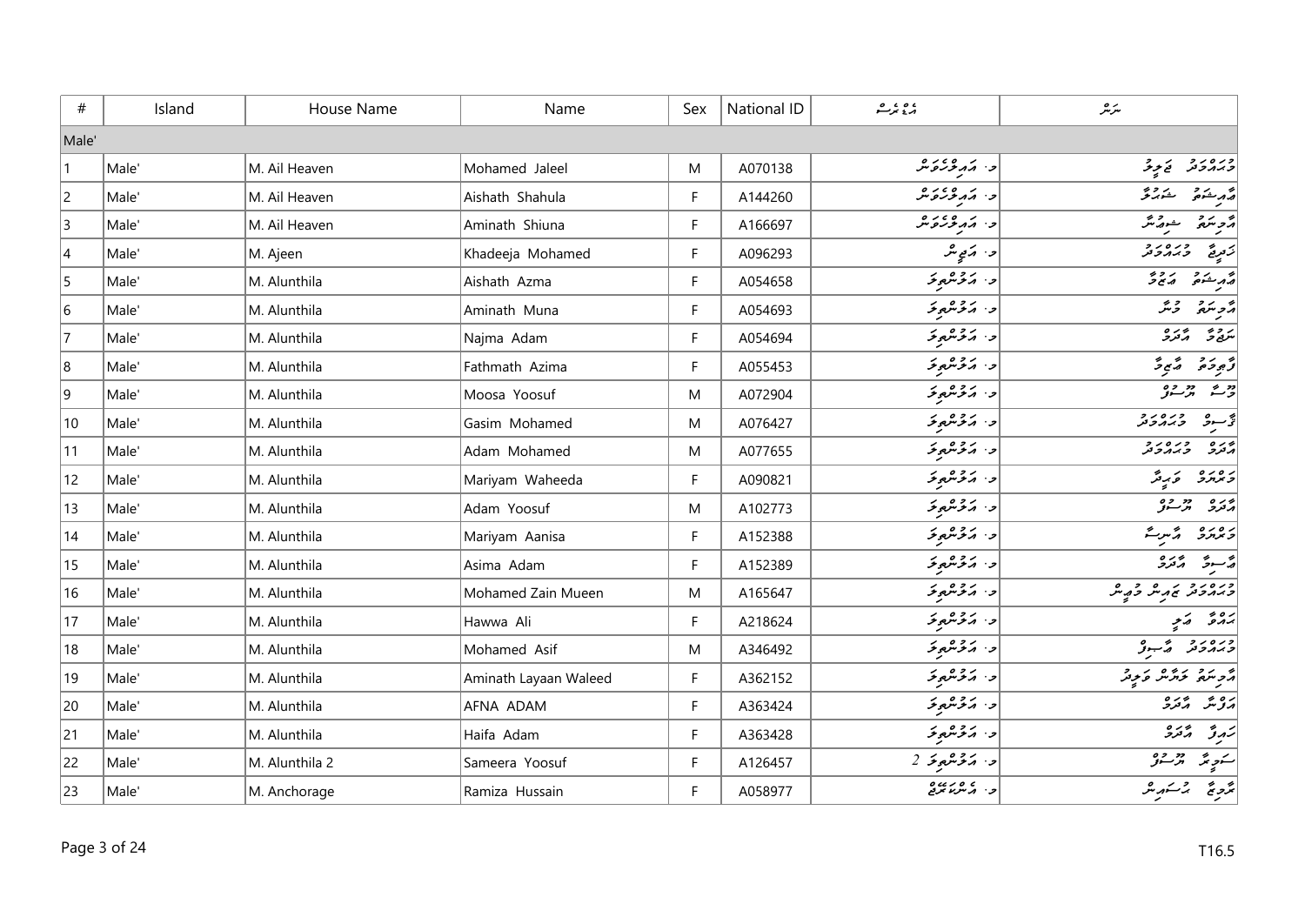| 24 | Male' | M. Areesh      | Abdulla Saeed        | M | A024062 | و- دکمپریش                    | پره مرالله سکوپوتر                                               |
|----|-------|----------------|----------------------|---|---------|-------------------------------|------------------------------------------------------------------|
| 25 | Male' | M. Areesh      | Safiyya Luthufee     | F | A032049 | و٠ دکم پرځه                   | بەرەش ئۇچۇر                                                      |
| 26 | Male' | M. Areesh      | Aminath Fareedha     | F | A053379 | و٠ دکمپرڪ                     | د څر سره تر سر تر                                                |
| 27 | Male' | M. Areesh      | Ahmed Rasheed        | M | A053611 | و٠ دکمپرڪ                     | د ه د چې مخمستونکر<br>  د برخونکر مخمسکونکر                      |
| 28 | Male' | M. Areesh      | Shaneez Abdul Rahman | F | A103844 | و٠ دکمپرڪ                     | ر ه و ه ر ه ر ه<br>پره تر پر <i>پر</i> پر<br>ڪُ س <sub>ر</sub> چ |
| 29 | Male' | M. Areesh      | Ahmed Saim Saeed     | M | A343766 | والمكامر كمشو                 | رەر ئە ئەر ئىمە                                                  |
| 30 | Male' | M. Areesh      | Mohamed Sarim Saeed  | M | A344119 | وا کامریش                     | ورەرو شرق سەرتى                                                  |
| 31 | Male' | M. Aston Villa | Ahmed Saeed          | M | A001191 | و . كە مەھ ھەر ئۇ             | ړه رو شهید                                                       |
| 32 | Male' | M. Aston Villa | Fathimath Umar       | F | A034673 | - ، ، مْ مْ عْ عْرْهِ مَرْ    | و در در در                                                       |
| 33 | Male' | M. Aston Villa | Mohamed Saeed        | M | A040193 | ى بىر مەھ ھەرىجە ئى <i>ر</i>  | وره رو در د                                                      |
| 34 | Male' | M. Aston Villa | Saeeda Hassan        | F | A048315 |                               | سەرپىق   ئەسەھر                                                  |
| 35 | Male' | M. Aston Villa | Shahida Hassan       | F | A048318 | د بر مشق شروعٌ                | ڪريڙ پرڪير                                                       |
| 36 | Male' | M. Aston Villa | Hassan Mohamed       | M | A049314 |                               | يركسش وره دو                                                     |
| 37 | Male' | M. Aston Villa | Fathimath Rafa       | F | A113442 | د . ئە <sup>م</sup> ەھ ئىرىدۇ | وتجوحا والمترقر                                                  |
| 38 | Male' | M. Aston Villa | Hassan Shaffaf Ahmed | M | A166425 | و . كە مەھ ھەر ئۇ             | ر ده مشهوره ده دو.<br>پرستن شهروز مهاجان                         |
| 39 | Male' | M. Aston Villa | Adam Raeef           | M | A231860 | ر مي شوند شهر محمد برگر       | أأزوه برازو                                                      |
| 40 | Male' | M. Aston Villa | Abdulla Raif         | M | A231863 | ى بىر مەھ ھەرىجە ئى <i>ر</i>  | رەقەلللە<br>بترمر و                                              |
| 41 | Male' | M. Aston Villa | Aishath Saeeda       | F | A236718 | ى ئەسىھ تىرىگە                | و گهر شکوه<br>در کار<br>سە پەتگە                                 |
| 42 | Male' | M. Aston Villa | Adam Ameen Ali       | M | A332615 | ى ئەھمەھ بى <i>گە</i> ئە      | پر پر پر پر پر                                                   |
| 43 | Male' | M. Azzam Villa | Abdulla Naeem        | M | A025624 | و· مەم جۇمۇ                   | برة والله سَهْدِ و                                               |
| 44 | Male' | M. Azzam Villa | Mohamed Azzam        | M | A119542 | د . م. د و څرمنگر             | כנסנכ נסשם<br>בגמכת המשכ                                         |
| 45 | Male' | M. Azzam Villa | Moomina Adam         | F | A119773 | د . م. م. م. و و څ            | وרק ב הנק                                                        |
| 46 | Male' | M. Azzam Villa | Aishath Azla         | F | A354705 | 5, 2, 2, 3, 3                 | أأراد المتفاقر وأتباقر                                           |
| 47 | Male' | M. Azzam Villa | Fathimath Azza       | F | A354706 | و٠ مەم ئەۋەپ                  | وجودة مدم                                                        |
| 48 | Male' | M. Blue Home   | Ahmed Nadeem         | M | A032614 | ه ده ۵۶۶۵<br>و۰ هورو          | پروژو کربرو                                                      |
| 49 | Male' | M. Blue Home   | Afrah Mohamed        | F | A057552 | ه ده ۵۶۶۵<br>و۰ هورو          | ره ده دره رد<br>پرنو <i>بر د</i> بربرد                           |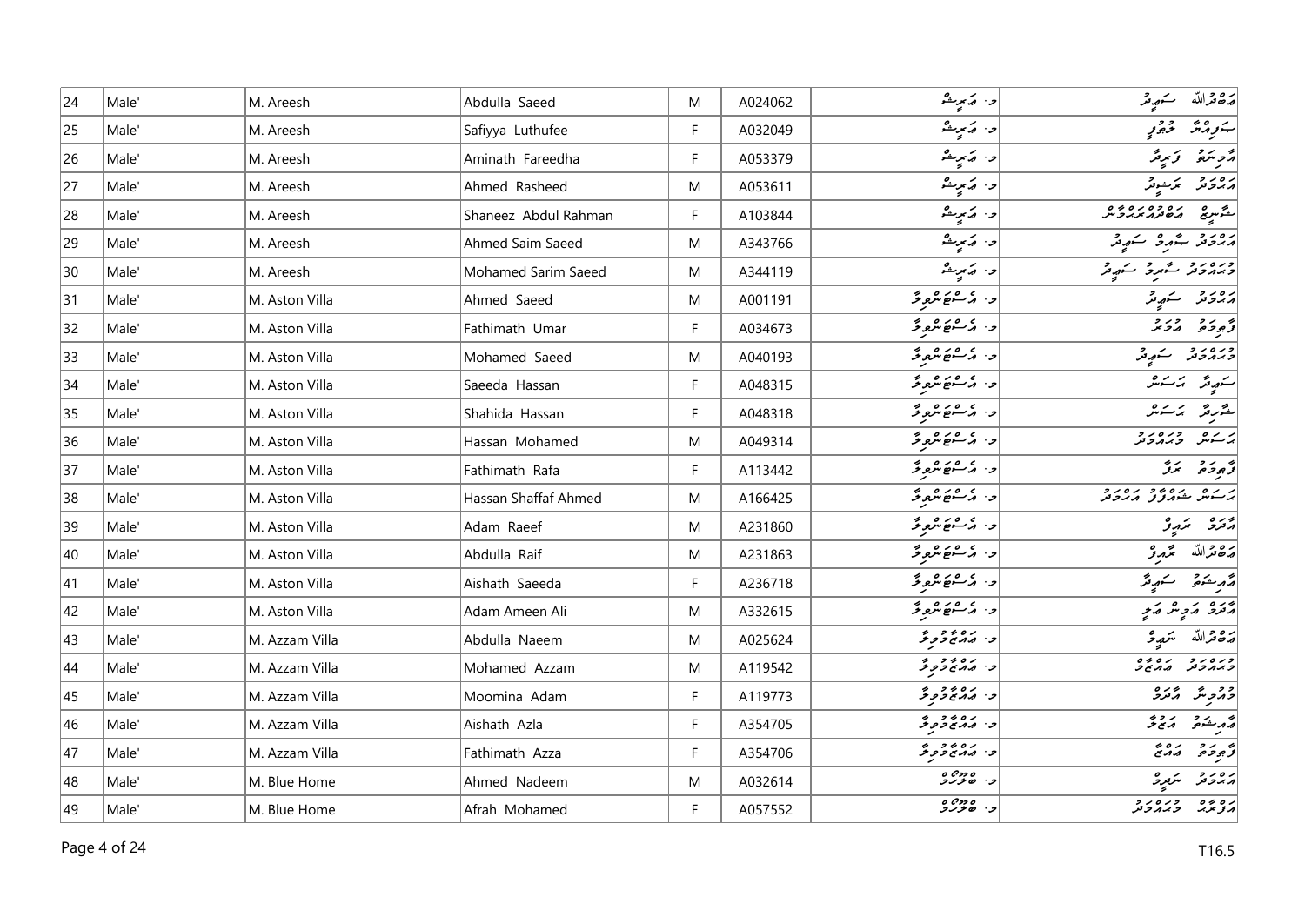| 50 | Male' | M. Blue Home    | Mohamed Aril Nadheem    | M  | A166975 | ه ده ۵۵۶۵<br>و۰ هورو                           | ورورو ومرت تربره                      |
|----|-------|-----------------|-------------------------|----|---------|------------------------------------------------|---------------------------------------|
| 51 | Male' | M. Cessna       | Dr. Zumra Latheef       | F. | A009652 | ىر، سەسىھەتىر                                  | ، <i>برا چ</i> ونژ او پور             |
| 52 | Male' | M. Cessna       | Abdul Latheef Aboobakur | M  | A009660 | ى سەسىگە                                       | גם כסגם החנקרה<br>הסטהתתת נ           |
| 53 | Male' | M. Cessna       | Aishath Shumra Latheef  | F  | A044416 | ى ئەشەئىر                                      | أمر منعدة المتوجر تحوي                |
| 54 | Male' | M. Cessna       | Shoora Latheef          | F  | A044417 | ىر، سەسىگە                                     | شوش كرېږۇ                             |
| 55 | Male' | M. Cessna       | Zoora Latheef           | F  | A044418 | د . سگەشگەنگر                                  | لتبعثر الاقبور                        |
| 56 | Male' | M. Cessna       | Noora Latheef           | F  | A044419 | ى ئەشقەتتە                                     | لتربئر تزجوز                          |
| 57 | Male' | M. Cessna       | Aminath Humra Latheef   | F  | A044420 | ىر، سەسىگە                                     | و دو ده و د و                         |
| 58 | Male' | M. Cessna       | Zuhura Adam             | F. | A044421 | ىر، سەسىگە                                     | و و پر محمد و در ه<br>محمد سر محمد حر |
| 59 | Male' | M. Cessna       | Haniyya Mohamed Didi    | F  | A057811 | ىر، سەسىگە                                     | رسمه وره دورد                         |
| 60 | Male' | M. Cessna       | Mariyam Yusra Latheef   | F. | A057812 | ى سەسىگە                                       | د وړه د مرغ ځیږو                      |
| 61 | Male' | M. Cessna       | Fathimath Hiba          | F  | A112990 | ى سەسىگە                                       | توجوجو برقة                           |
| 62 | Male' | M. Cessna       | Mohamed Allam Latheef   | M  | A113095 | د . سگەشگەنگر                                  |                                       |
| 63 | Male' | M. Cessna       | Aminath Zuba            | F  | A113906 | د . سگەشگەنگر                                  |                                       |
| 64 | Male' | M. Cessna       | Mariyam Iba             | F  | A341672 | د . سگەشگەنگر                                  | ره ره دهٔ                             |
| 65 | Male' | M. Chamak       | Badurunnisa             | F  | A022411 | 256.5                                          | ئە <sup>د دە</sup> سرىسە              |
| 66 | Male' | M. Chamak       | Thalhath Nasriyya       | F  | A022412 | 556.5                                          | رەرد سرەرەر                           |
| 67 | Male' | M. Chamak       | Mariyam Rasheedha       | F  | A049949 | 556.5                                          | ره ره<br>د عرمرو گرشونگر              |
| 68 | Male' | M. Chamak       | Hussain Rasheed         | M  | A112261 | 556.5                                          | وكسكر مكر الكرامية وكر                |
| 69 | Male' | M. Dhekunuthila | Aishath Fareeda         | F  | A012295 | و . مۇراشھۇمۇ                                  | وكرشن ويرفر                           |
| 70 | Male' | M. Dhekunuthila | Mohamed Ibrahim         | M  | A023948 | و . مۇراشمۇمۇ                                  | כנסנכ השתנכ                           |
| 71 | Male' | M. Dhekunuthila | Aminath Mazha           | F  | A120721 | د <sub>ا</sub> تر <i>ما مت<sub>ا</sub>بو ځ</i> | أزويتم وتور                           |
| 72 | Male' | M. Dhekunuthila | Ibrahim Musfir          | M  | A121498 | د . در در مر <sub>حو</sub> ځر                  | رە ئەرە بۇ ئەربر                      |
| 73 | Male' | M. Dhekunuthila | Fathimath Mizna         | F  | A121502 | و <sub>:</sub> قرمانتر <sub>و</sub> وَ         | قوم ديم                               |
| 74 | Male' | M. Dhekunuthila | Ahmed Murushid          | M  | A146837 | <sub>د م</sub> ورا مت <sub>عو</sub> مَ         | ره رو وور<br>مدونر وبرشونر            |
| 75 | Male' | M. Dhekunuthila | Hawwa Musheera Mohamed  | F  | A361635 | د . م <i>ورا مت<sub>عو</sub>م</i>              | ره ده ده در در در د                   |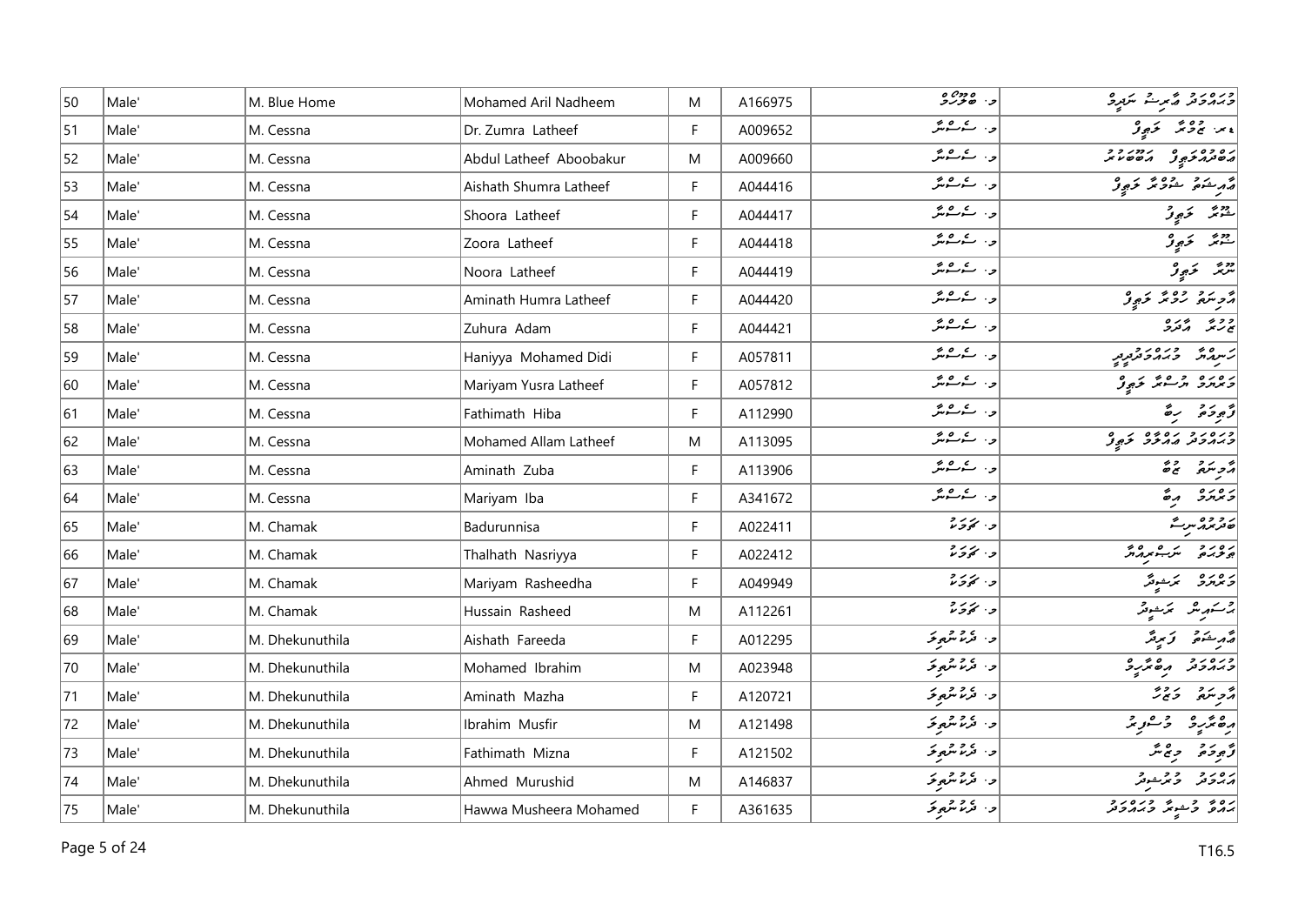| 76  | Male' | M. Dhinmana | Aminath Sheeza        | F           | A023921 | د· مریگرد کر                | أثرج سنونج                                                                                                                                                                                                                                                                            |
|-----|-------|-------------|-----------------------|-------------|---------|-----------------------------|---------------------------------------------------------------------------------------------------------------------------------------------------------------------------------------------------------------------------------------------------------------------------------------|
| 77  | Male' | M. Dhinmana | Mohamed Azim          | M           | A042643 | <sub>جاس</sub> مبر مرکز مگر | وره رو و ه<br><i>وبرورو و ف</i> ور                                                                                                                                                                                                                                                    |
| 78  | Male' | M. Dhinmana | Hawwa Thilmeeza       | F           | A102089 | د· مریگرد کر                | رە بە<br>برابرى                                                                                                                                                                                                                                                                       |
| 79  | Male' | M. Dhinmana | Hussain Nafiz         | M           | A125030 | اه. مرهزمتر                 | ج <sub>ە</sub> سىئەر بىر                                                                                                                                                                                                                                                              |
| 80  | Male' | M. Dhinmana | Mohamed Iyaz          | ${\sf M}$   | A153656 | د· م <sub>ی</sub> نگریز کر  | כנסנכ בי                                                                                                                                                                                                                                                                              |
| 81  | Male' | M. Dhinmana | Maudhuba Azim         | $\mathsf F$ | A161761 | د <sub>ا مر</sub> یژوکر     | ر د دره په و                                                                                                                                                                                                                                                                          |
| 82  | Male' | M. Dhinmana | Shaha Ibrahim         | F           | A166348 | د· مریگرد کر                | شرش رەڭرىر                                                                                                                                                                                                                                                                            |
| 83  | Male' | M. Dhinmana | Mariyam Manike        | F           | A218571 | د· مریگر <del>د</del> مگر   | ر ه ر ه ر<br><del>د</del> بربرو <del>د</del> سربا                                                                                                                                                                                                                                     |
| 84  | Male' | M. Dhinmana | Shiza Ibrahim         | $\mathsf F$ | A344469 | د· م <sub>ی</sub> نگرنگر    | خونگر برگانگردگر                                                                                                                                                                                                                                                                      |
| 85  | Male' | M. Dhinmana | Aishath Thufooliya    | F           | A352789 | د· مریگرد کر                | أمر شدة المحتوج                                                                                                                                                                                                                                                                       |
| 86  | Male' | M. Dhinmana | Miuzana Mohamed Azim  | F           | A353811 | اد. مریدگریگر               | ور و دره دو و و                                                                                                                                                                                                                                                                       |
| 87  | Male' | M. Dhinmana | Sana Ibrahim          | $\mathsf F$ | A381889 | د· مریگرد کر                | سَتَمَتْر رەمجەر 2                                                                                                                                                                                                                                                                    |
| 88  | Male' | M. Excels   | Fathimath Fazuna      | F           | A000725 | <sub>ى</sub> پەشكەر قى      | توجدة وليحتر                                                                                                                                                                                                                                                                          |
| 89  | Male' | M. Excels   | Aishath Zahira        | $\mathsf F$ | A000727 | ە ، مەشكۇشە                 | لقهر منتفر تحج سربتمر                                                                                                                                                                                                                                                                 |
| 90  | Male' | M. Excels   | Zareena Adam          | F           | A057434 | ى ئەربۇر <u>مۇر م</u>       | كج بريتش ومجترحه                                                                                                                                                                                                                                                                      |
| 91  | Male' | M. Excels   | Aishath Azma          | F           | A101885 | ى ئەربۇر <u>مۇر م</u>       | گهرشکو پروژ                                                                                                                                                                                                                                                                           |
| 92  | Male' | M. Excels   | Abdul Rasheed Adam    | M           | A102726 | ى ئەربۇر <u>م</u> ور        | ן פרס ק בין פרס<br>הסמה הייביה המק                                                                                                                                                                                                                                                    |
| 93  | Male' | M. Excels   | FATHIMATH ZAEEMA      | F           | A102800 | ى ئەربىۋى                   | توجوحتم تم ما حيث                                                                                                                                                                                                                                                                     |
| 94  | Male' | M. Excels   | Aminath Mizna         | F           | A113369 | ى ئەربۇر مەر                | أزويتم وبالمتمر                                                                                                                                                                                                                                                                       |
| 95  | Male' | M. Excels   | Hawwa Zahira Moosa    | $\mathsf F$ | A113370 | ە، مەن ئەۋر                 | $\begin{bmatrix} 0.75 & 0.75 & 0.75 \\ 0.75 & 0.75 & 0.75 \\ 0.75 & 0.75 & 0.75 \\ 0.75 & 0.75 & 0.75 \\ 0.75 & 0.75 & 0.75 \\ 0.75 & 0.75 & 0.75 \\ 0.75 & 0.75 & 0.75 \\ 0.75 & 0.75 & 0.75 \\ 0.75 & 0.75 & 0.75 \\ 0.75 & 0.75 & 0.75 \\ 0.75 & 0.75 & 0.75 \\ 0.75 & 0.75 & 0.7$ |
| 96  | Male' | M. Excels   | Mariyam Shazly        | F           | A132252 | ى مەم ئوگ                   | د ۱۵ د ۱۵ د مخ                                                                                                                                                                                                                                                                        |
| 97  | Male' | M. Excels   | ADAM AHSAN ABDULLA    | M           | A149646 | ى مەم يەۋر                  | وره بره بره وره دالله                                                                                                                                                                                                                                                                 |
| 98  | Male' | M. Excels   | AFZAL ABDULLA         | ${\sf M}$   | A149682 | ى مەم يەۋر                  | أمرو يدو بره قرالله                                                                                                                                                                                                                                                                   |
| 99  | Male' | M. Excels   | Midhath Abdul Rasheed | M           | A158874 | ى مەم ئوھ                   | و در در ده ده در شوتر                                                                                                                                                                                                                                                                 |
| 100 | Male' | M. Excels   | MARIYAM ASHFA ABDULLA | F           | A308975 | ى ئەربىۋى                   | ترەرە برەۋ برە قراللە                                                                                                                                                                                                                                                                 |
| 101 | Male' | M. Excels   | AISHATH AUFA ABDULLA  | F           | A363646 | ى ئەربۇر <u>مۇر م</u>       | أقهر ينحق مهرق مادة والله                                                                                                                                                                                                                                                             |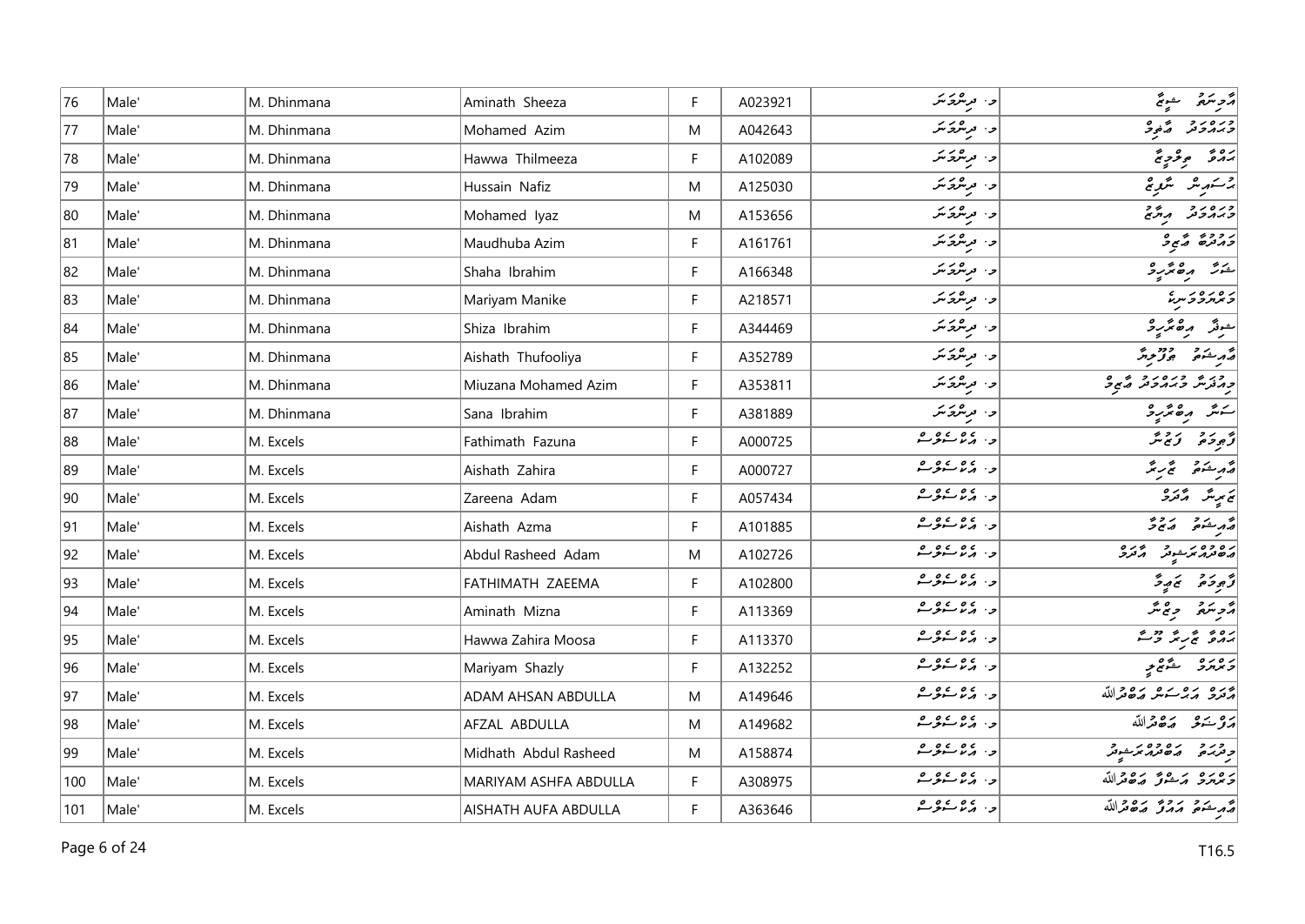| 102 | Male' | M. Gedha        | Mohamed Rilwan                    | M  | A010965 | وسی تھر                                                                                | ورەرو برخوش                                                                                                         |
|-----|-------|-----------------|-----------------------------------|----|---------|----------------------------------------------------------------------------------------|---------------------------------------------------------------------------------------------------------------------|
| 103 | Male' | M. Gedha        | Abdul Samad Ibrahim Hussain       | M  | A053273 | <sub>ح</sub> . گیمر                                                                    | גם כם גגב הפיזה כ 2 האת יל                                                                                          |
| 104 | Male' | M. Goodness     | Aminath Shahuza                   | F  | A025616 | و، وه پره                                                                              | أرتجه سيوريخ                                                                                                        |
| 105 | Male' | M. Goodness     | Ahmed Inaz                        | M  | A049517 | وسى وە ئەرھ                                                                            | أرور وبرمج                                                                                                          |
| 106 | Male' | M. Goodness     | Aishath Shifza                    | F. | A074001 | وسى وە ئەرھ                                                                            | و مرکز کا دیگر<br>مرکز کا مرکز کا کار کرد کردن کا کار کردن کا کار کردی کا کار کردی کے بات کے بات کے مال کردی کے لیے |
| 107 | Male' | M. Goodness     | Fathmath Shaneeza Abdul<br>Muhsin | F  | A074002 | وسى وە ئەرھ                                                                            | توجده شهريج مەمدىرومىس                                                                                              |
| 108 | Male' | M. Goodness     | Hawwa Shifaza Abdul Muhsin        | F  | A300946 | <sub>ح</sub> . ج ? میں م                                                               | رەپ ھۆكى رەدە دور بىر                                                                                               |
| 109 | Male' | M. Haagiri Aage | Sanfa Ibrahim                     | F  | A218008 | د . گ <sub>ی موه</sub> مهٔ د                                                           | سور دەندرو                                                                                                          |
| 110 | Male' | M. Happy Beach  | Ahmed Rishan                      | M  | A012224 | د کروه محمد<br>مشخص                                                                    | أرور ويشرق                                                                                                          |
| 111 | Male' | M. Happy Beach  | Ashiyath Aboobakuru               | F  | A012237 | ه کېږ په نو                                                                            | 22 133 1<br>J 40 0 1<br>پر مشود تر د<br>در مشود تره                                                                 |
| 112 | Male' | M. Happy Beach  | Hajara Aboobakur                  | F  | A012238 | و. د و په په                                                                           | מני נחנד ב                                                                                                          |
| 113 | Male' | M. Happy Beach  | Abidha Aboobakuru                 | F. | A012239 | د . <sub>ش</sub> وپه په                                                                | $77777$ $201$                                                                                                       |
| 114 | Male' | M. Happy Beach  | Arifa Aboobakur                   | F  | A012246 | ه کوهۀ                                                                                 | 77777<br>ەتىرىق                                                                                                     |
| 115 | Male' | M. Happy Beach  | Aboobakuru Hussain                | M  | A012250 | د. کروهگو                                                                              | נ דבג ב ב<br>1. סיס מ' מ<br>بر سە <sub>م</sub> رىش                                                                  |
| 116 | Male' | M. Happy Beach  | Azlifa Aboobakur                  | F  | A012296 | د . <sub>ش</sub> وپه په                                                                | ە ئى بۇ ئە                                                                                                          |
| 117 | Male' | M. Happy Beach  | Mohamed Shinah                    | M  | A075480 | ه به مز <sub>وجه مح</sub>                                                              | شەمگر <sup>0</sup><br>و ر ه ر و<br>و بر د تر تر                                                                     |
| 118 | Male' | M. Happy Beach  | Ibrahim Shahid                    | M  | A075481 | ه به مز <sub>وجه مح</sub>                                                              | رە ئۆر ئەر ئە                                                                                                       |
| 119 | Male' | M. Happy Beach  | Mohamed Fawwaz Ahmed              | M  | A094257 | د· گړېږ <i>مي</i>                                                                      | כנסנכ נסטב נסנב<br>בגהכת צהפש הגבת                                                                                  |
| 120 | Male' | M. Happy Beach  | Ahmed Aboobakuru                  | M  | A140799 | و. کوپه په                                                                             | נסנכ נחבר בכ<br>גגבע גםסטא                                                                                          |
| 121 | Male' | M. Happy Beach  | Fathmath Sinani                   | F  | A151570 | د کروه محمد<br>مشخص                                                                    | ۇ بەر ئەسىر ئىس<br>ئابور ئەسىر                                                                                      |
| 122 | Male' | M. Happy Beach  | Fathimath Fazla Ahmed             | F  | A322740 | و کروه گر                                                                              | تحج وحوار وواد و در و                                                                                               |
| 123 | Male' | M. Happy Beach  | MARIYAM SHAMAIL                   | F. | A339355 | ه کېږې وگړ                                                                             | رەرە شەھرىم                                                                                                         |
| 124 | Male' | M. Hard Rock    | Aishath Hana Waheed               | F  | A026318 | و به موجوده<br>و گډېمون                                                                | أما مرشوح كالمراكب والمراجر                                                                                         |
| 125 | Male' | M. Hard Rock    | Rishma Waheed                     | F. | A040568 | $\overset{o\times o\times}{\mathscr{S}}\overset{o\times}{\mathscr{S}}\cdot\mathscr{S}$ | ىرىشۇ قەرقر                                                                                                         |
| 126 | Male' | M. Hard Rock    | Masha Waheed                      | F. | A040569 | $\overset{o\times o\times}{\mathscr{S}}\overset{o}\mathscr{S}\cdot\mathscr{S}$         | رَّحْتُ وَرِيْرَ                                                                                                    |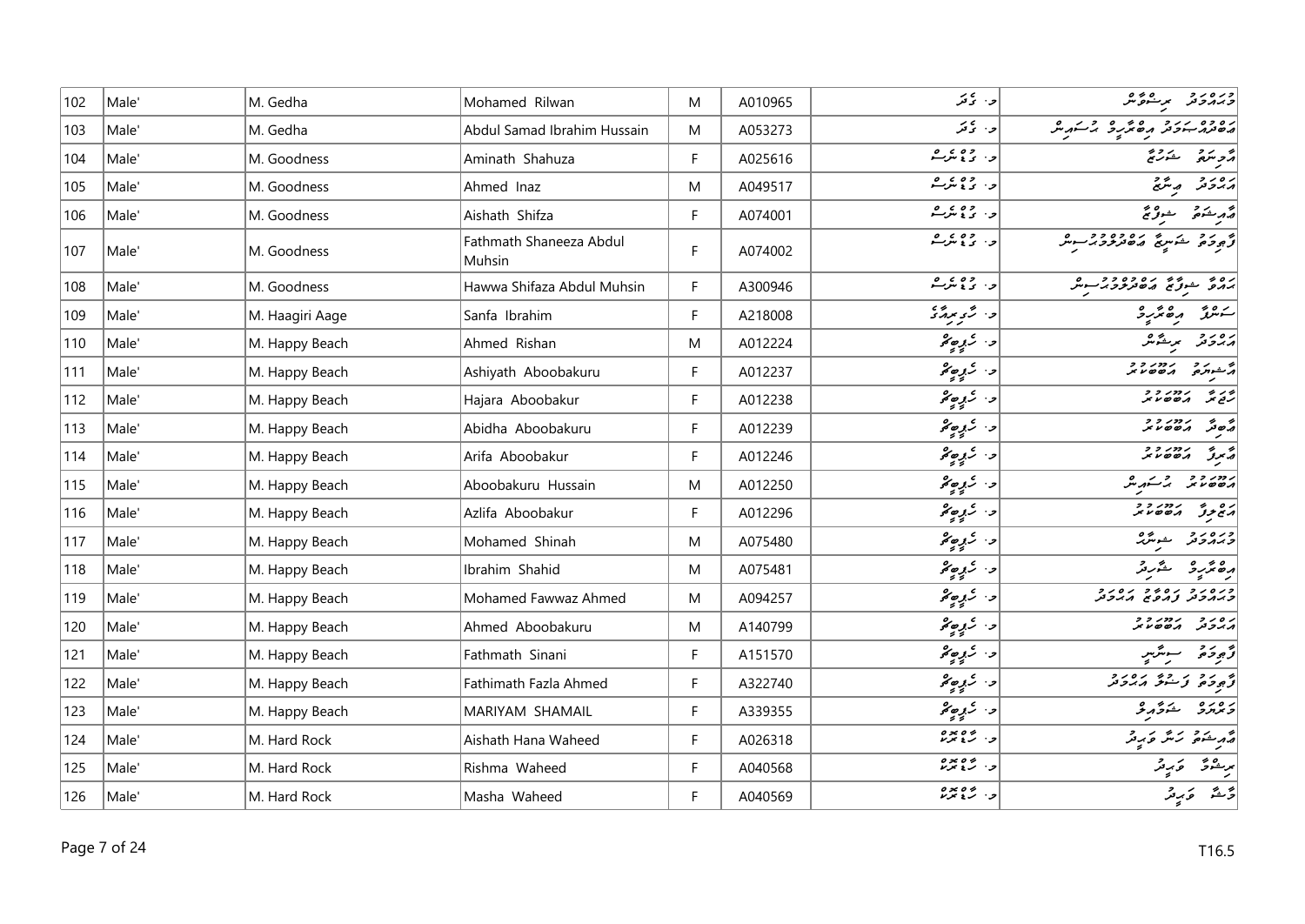| 127 | Male' | M. Hard Rock        | Fathimath Shakir        | F  | A068452 | و . محروم وه<br>و . مرغ مون                                      | قرموخرة مشربته                        |
|-----|-------|---------------------|-------------------------|----|---------|------------------------------------------------------------------|---------------------------------------|
| 128 | Male' | M. Hard Rock        | Ahmed Aiman             | M  | A120974 | و به عبره وه<br>و به محرم                                        | أمهوم مركبه                           |
| 129 | Male' | M. Hard Rock        | Mohamed Yamin           | M  | A120993 | و به عبره وه<br>و به محرم                                        | ورەرو ئەرش                            |
| 130 | Male' | M. Hard Rock        | Rana Waheed             | F. | A121387 | د به ۱۶۵۶ و                                                      | بَرْيَثَر - حَ بِرِيْرَ               |
| 131 | Male' | M. Hard Rock        | Mohamed Hamdhan         | M  | A121389 | و . محره بوه<br>و . محر <b>ب</b> ر                               | ورەرو رەپەە<br><i>جەم</i> ەدىر بەدىرس |
| 132 | Male' | M. Hard Rock        | Mariyam Sana            | F  | A167241 | د به عبره<br>د گډېمرما                                           | رەرە پەش                              |
| 133 | Male' | M. Hard Rock        | Ahmed Anan Waseem       | M  | A336354 | و . محره چوه<br>و . محرچ محرم                                    | ره رو بر بر بر کار ده                 |
| 134 | Male' | M. Hard Rock        | Mohamed Aman Waseem     | M  | A336482 | و . محره بوه<br>و . محر <b>ب</b> ر                               | ورەر د ررە ئەسو                       |
| 135 | Male' | M. Hard Rock        | Aminath Yamany          | F  | A341584 | وسمي ويوه                                                        | أأرد سكوم الركاسي                     |
| 136 | Male' | M. Hard Rock        | Hussain Maniu           | M  | A341585 | و . می وی ده<br>و . مرنا مورد                                    | بر کے مرید محسن                       |
| 137 | Male' | M. Hikihuvadhumaage | Ahmed Rasheed           | M  | A077516 |                                                                  | رەر دىكىسىد                           |
| 138 | Male' | M. Hikihuvadhumaage | Husham Ahmed            | M  | A147272 | ور وروده<br>وسر روکونوری                                         | ر شوه پره د و                         |
| 139 | Male' | M. Hikihuvadhumaage | Suhaira Ahmed           | F  | A148341 | و ۱ مربر رورو و در د<br>مربر مربر کورو د                         | ستردغر برورد                          |
| 140 | Male' | M. Hikihuvadhumaage | Ibrahim                 | M  | A148991 | و ۱ مربر کرورو د<br>د ۱ مربر کرورو د                             | ە ھەترىرى<br>برھ تىرىرى               |
| 141 | Male' | M. Hikihuvadhumaage | Shirfaan Ahmed          | M  | A299129 | و ۱ مربر رورو و در در در کالی<br>مربر مربر موفتر <del>د</del> کا | ے وہ وہ دور و<br>خوبمروکس ایربروتر    |
| 142 | Male' | M. Hikihuvadhumaage | Abdulla Iqbal           | M  | A352562 | و ۱ مربر کرورو ده<br>د ۱ مربر کرونو د                            | رەقراللە مەق قر                       |
| 143 | Male' | M. Kaadhoo          | Khadeeja Ibrahim        | F  | A066906 | و· موُفر                                                         | كزبرة مقتررة                          |
| 144 | Male' | M. Kaadhoo          | Ahmed Shan              | M  | A105667 | و· موُفر                                                         | رەر ئەر                               |
| 145 | Male' | M. Kalhumuraka      | Mohamed Aboobakuru      | M  | A052217 | وسنموه ترتما                                                     | 77777<br>ور ەر د<br>تر پر تر تر       |
| 146 | Male' | M. Kalhumuraka      | Ahmed Rasheed           | M  | A068797 | وسنموه بور                                                       | رەر ئەخىر                             |
| 147 | Male' | M. Kalhumuraka      | Abdul Rahman Aboobakuru | M  | A068798 | وستمرد ترتمية                                                    | נסכסנסים נמנככ<br>גםנג גיבית גםסיוג   |
| 148 | Male' | M. Kalhumuraka      | Adam Aboobakuru         | M  | A068901 | وستمرد ترتمية                                                    | בנס נחבר כב<br>געב גם <i>ס</i> ע      |
| 149 | Male' | M. Kalhumuraka      | Ibrahim Aboobakuru      | M  | A068905 | وسنموه ترتما                                                     | ىر ھەتتەر 2<br>ر<br>77777             |
| 150 | Male' | M. Kalhumuraka      | Fathimath Aboobakuru    | F  | A112805 | وسنموه ترتما                                                     | 77/77/<br>ږ بر د<br>ترجو حو           |
| 151 | Male' | M. Kalhumuraka      | Hussain Aboobakuru      | M  | A119678 | وسنمو ويزنا                                                      | 221321<br>KVOON<br>جرىسىمبرىتىر       |
| 152 | Male' | M. Kalhumuraka      | Aboobakuru Mohamed      | M  | A146272 | وسكوويون                                                         | נמנים פנסנים<br>גםסטיני כמגבת         |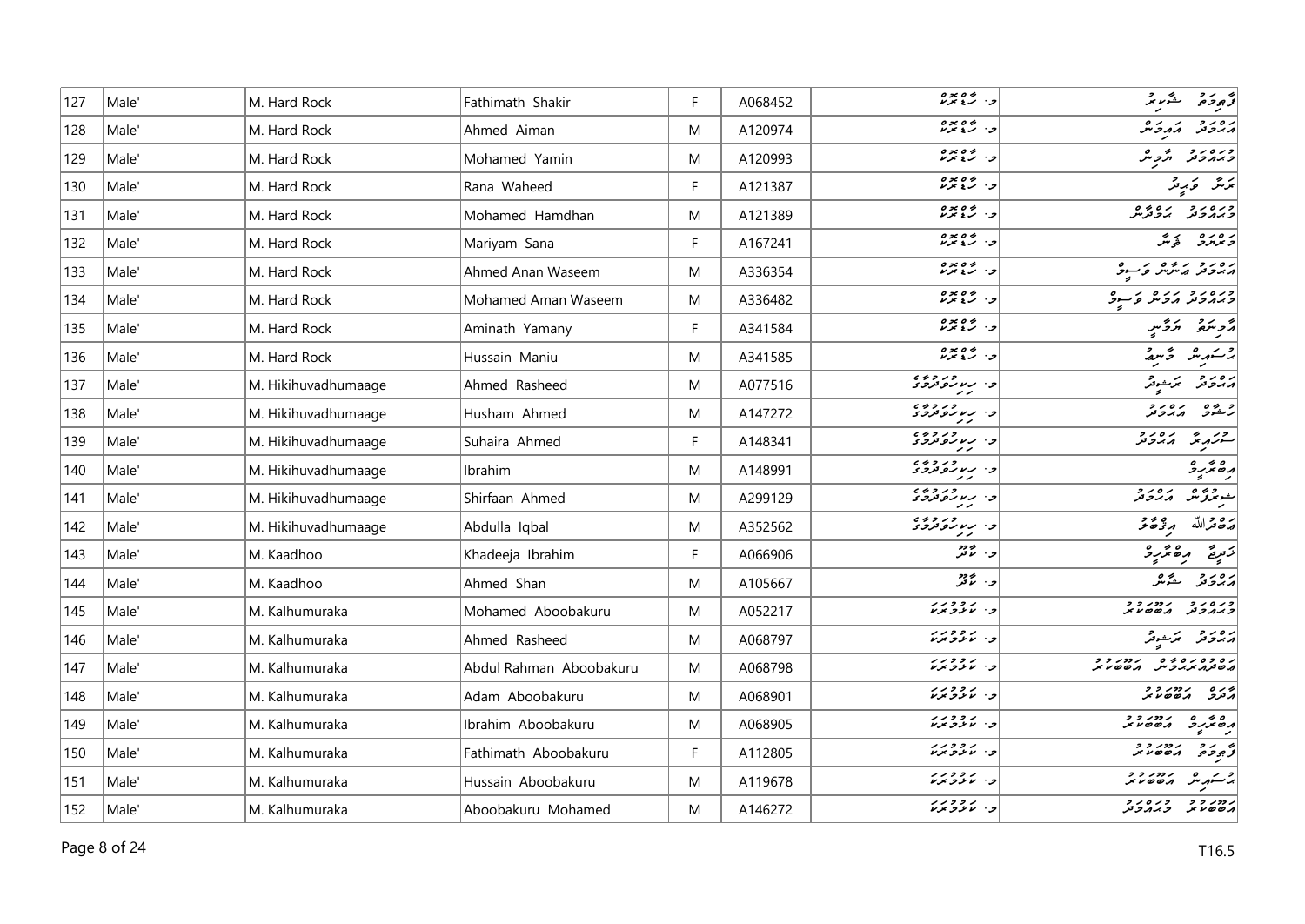| 153 | Male' | M. Kalhumuraka | Sobira Moosa            | F           | A146292 | وسكروج تركما                         | أيتموند وحسة                                |
|-----|-------|----------------|-------------------------|-------------|---------|--------------------------------------|---------------------------------------------|
| 154 | Male' | M. Kalhumuraka | Hanoon Mohamed Ali      | M           | A160484 | وسكروج تركما                         | ג כבס כגסגב ג'ת                             |
| 155 | Male' | M. Kalhumuraka | Ismail Aboobakuru       | M           | A332532 | ر د درر<br>د ۱ مارونزما              |                                             |
| 156 | Male' | M. Kalhumuraka | Moosa Aboobakuru        | M           | A332533 | وسكوونزن                             | $22722$ $23$                                |
| 157 | Male' | M. Kalhumuraka | Aminath Aboobakuru      | $\mathsf F$ | A332534 | وسنمو ويرز                           | 77777<br>أزدبتهم                            |
| 158 | Male' | M. Kalhumuraka | Lail Mohamed Ali        | M           | A334547 | ر د درر<br>د ۱ ماندونزا              | بحدو وبرورو كمع                             |
| 159 | Male' | M. Kaliyaan    | Fathimath Guraisha      | F           | A005499 | د ، ئاپرېژىش                         | توجوحو تحتمد                                |
| 160 | Male' | M. Kudathilage | Hassan Moosa            | M           | A050824 | د . ري .<br>د . ما ډېوڅه             | ير کے مراج کے حالات                         |
| 161 | Male' | M. Kudathilage | Arifa Moosa             | F           | A060448 | .<br> د ، مړۍ موځه                   | ە ئىمرۇ ئۇ شە                               |
| 162 | Male' | M. Kudathilage | Mohamed Moosa           | M           | A103094 | <sub>و</sub> ، غړې ځونه              | وره دو دور                                  |
| 163 | Male' | M. Kudathilage | Aminath Shaaniza Hassan | F           | A111916 | د ، غږې نړۍ                          | مۇجىنى شەرىخ ئاسەش                          |
| 164 | Male' | M. Kudathilage | Kuda Moosa              | M           | A131594 | <sub>و</sub> ، غړی ځونه              | د بردر شه                                   |
| 165 | Male' | M. Kudathilage | Mariyam Rifsha Hassan   | F           | A334334 | د ، مړۍ د ،                          | دەرە برۇڭ ئەسكىر                            |
| 166 | Male' | M. Kudathilage | Mohamed Rishwaan Hassan | M           | A334337 | د ، مړۍ موځه                         | ورەرو برخۇش برىكە                           |
| 167 | Male' | M. Kudathilage | Mohamed Jailam Ibrahim  | M           | A338750 | د ، مړۍ د د                          | ورەرو رمزى مەھرى                            |
| 168 | Male' | M. Kurimaa     | Muhidheen Ahmed         | M           | A001552 | د. تامرچٌ                            | و رور مدر در در د<br>د برمرمر مدرومر        |
| 169 | Male' | M. Kurimaa     | Fathmath Firasha        | F.          | A048334 | د . مأمودٌ                           | وتجوختم وبرشة                               |
| 170 | Male' | M. Kurimaa     | Aminath Fazeena         | F           | A048335 | د . ما <sub>مرد</sub> مح             | ړې سره زې ش                                 |
| 171 | Male' | M. Kurimaa     | Nafeesa Ahmed           | F           | A048336 | د . مأمودٌ                           | بر ٥ پر و<br>مربر و تعر<br> سَمَدٍ مُتَهُ   |
| 172 | Male' | M. Kurimaa     | Ahmed Riyaz             | M           | A048391 | د . مأمردٌ<br>ا                      | גם ג' בית בי                                |
| 173 | Male' | M. Kurimaa     | Mariyam Fadhuwa         | F           | A100111 | د . ما مردٌ<br>م                     | ره ره د ور                                  |
| 174 | Male' | M. Kurimaa     | Mohamed Fayaz           | M           | A120955 | وستمعرقر                             | כנסנכ נבס                                   |
| 175 | Male' | M. Kurirugge   | Zubaida Adam            | F           | A022525 | و . ما موجود و .<br>و . ما موجود و . | <i>בט</i> ת <i>בית</i>                      |
| 176 | Male' | M. Kurirugge   | Fathimath Waheeda       | F           | A024682 | כי מית בסים<br>כי מית המג            | وتموزة وريتر                                |
| 177 | Male' | M. Kurirugge   | Mohamed Athoof          | M           | A044168 | و . ما موجوړي<br>و . ما موجوړي       | و ره ر و<br>تر پر ژنر<br>ر دو ه<br>در جو تر |
| 178 | Male' | M. Kurirugge   | Riluwan Adam            | M           | A049881 | ه . ما موسروه ،                      | برنده شره وره                               |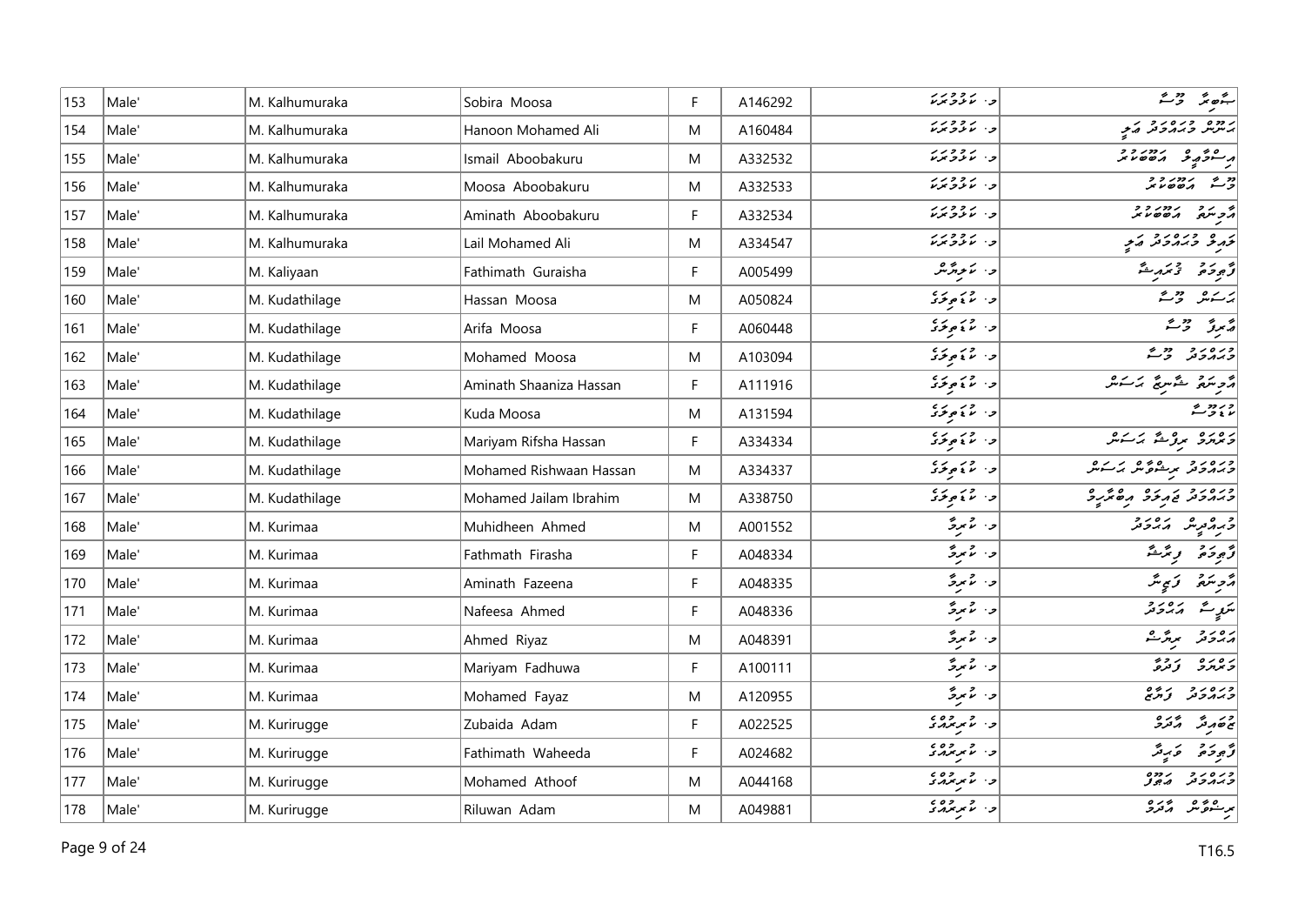| 179 | Male' | M. Kurirugge  | Khalida Adam          | F | A058262 | כ י מ' מי מרי ג'                                               | أدَّحِيَّرَ الْمُعْرَى                       |
|-----|-------|---------------|-----------------------|---|---------|----------------------------------------------------------------|----------------------------------------------|
| 180 | Male' | M. Kurirugge  | Ibrahim Rushdhee      | M | A059464 | $\begin{smallmatrix} 0 & 2 & 2 \\ 2 & 2 & 4 \end{smallmatrix}$ | رە ئرىرو برىشىر                              |
| 181 | Male' | M. Kurirugge  | Ibrahim Aflhal        | M | A061377 | כי עיקידות 2<br>כי עיקידות 2                                   | رەپرىر روزىۋ                                 |
| 182 | Male' | M. Kurirugge  | Ibrahim Yamin Mohamed | M | A323163 | $599 - 59$                                                     | גם ג'קב הצייר בגבבת                          |
| 183 | Male' | M. Kurirugge  | Sirufaan Rushdhee     | M | A339205 | כי מית בם ג                                                    | سىرتۇش بۇيقىر                                |
| 184 | Male' | M. Kurirugge  | Irfaan Rushdhee       | M | A339284 | $5922 - 5$                                                     | ار جوړ شو مر <u>شور</u><br>ابر مرکز مر مرشور |
| 185 | Male' | M. Kurirugge  | Siba Rushdhee         | F | A339287 | כי עיקידורים<br>כי עיקידורים                                   | سوڭ مۇشۇمرٍ                                  |
| 186 | Male' | M. Kurirugge  | Ali Yasaaru           | M | A353480 | و . مه بروه ،<br>و . ما بوبورو                                 | أەيىي بىر شىتىر                              |
| 187 | Male' | M. Kurirugge  | Ahmed Zain Riluwan    | M | A375710 | $59.75 - 5$                                                    | رەر دېرىگە برىشۇش                            |
| 188 | Male' | M. Kurirugge  | Mohamed Zayan Riluwan | M | A381875 | כ י מ' זה כם ג'<br>כ י מ' זה זה ג'                             | ورەرو رومر پرىشوشر                           |
| 189 | Male' | M. Leem       | Mariyam Zunaira       | F | A057215 | و٠ بودگ                                                        | ג פינים - ביתה ב                             |
| 190 | Male' | M. Lux Garden | Sakeena Hassan        | F | A026305 | د . ئەن مۇيدى مە                                               | سەر پىتىر<br>برسەمىر                         |
| 191 | Male' | M. Lux Garden | Hawwa Didi            | F | A026803 | ى ئەرەر مەسىرە بىر                                             | پر هر تو تو تور                              |
| 192 | Male' | M. Lux Garden | Ahmed Jinah           | M | A037743 | ە بە ئۇن <sub>م</sub> ىق ئەرە بىر                              | د ۱۵ د ح محمد                                |
| 193 | Male' | M. Lux Garden | Ahmed Nazim           | M | A047413 | د . بۇ ئەھمەتىرى بىر                                           | رەرو شەرە                                    |
| 194 | Male' | M. Lux Garden | Mohamed Sideeq        | M | A061684 | ى ئەرەرە ئەيدە بىر                                             | ورەرو بەھەد                                  |
| 195 | Male' | M. Lux Garden | Jimah Sidheeq         | M | A071132 | ى ئەرەرە ئەيدە بىر                                             | پروگر مسور سور پروگری<br>  پروگر مسیر مسیر   |
| 196 | Male' | M. Lux Garden | Mariyam Joona         | F | A071159 | د . ئەرەر دەپىرە بىر                                           | ر ہ رہ دو ہے<br>تر بیربر کے س                |
| 197 | Male' | M. Lux Garden | Afraz Ismail          | M | A114530 | ى ئەرەرە ئەيدە بىر                                             | ر ە بە ە<br>برے څه یو                        |
| 198 | Male' | M. Lux Garden | Aminath Nashida       | F | A132193 | ى ئەرەر مەسىرە بىر                                             | مەھ ئىكى ئىستى ئىشونىگە                      |
| 199 | Male' | M. Lux Garden | Hassan Jeelan Sidheeg | M | A157795 | <sub>چ</sub> . ئەر ئەر ئەر ئابىر                               | برَسَسٌ وٍ وَّسْ سِرْرُورٍ وَ                |
| 200 | Male' | M. Lux Garden | Mohamed Naeem         | M | A218616 | د . ئەر مەمۇبىرە بىر                                           | ورەرو شھرى                                   |
| 201 | Male' | M. Lux Garden | Aishath Yumnu Nazim   | F | A334374 | ى ئەرەرە ئەيدە بىر                                             | و مشور ده د گرم د                            |
| 202 | Male' | M. Lux Garden | Mohamed Uzail         | M | A352007 | ى ئەرەپ مەسىرە بىر                                             | כממכת במת                                    |
| 203 | Male' | M. Lux Garden | Jumna Sidheeq         | F | A353860 | د . ئەرەر دەپىرە بىر                                           | اده و سوه ده.<br>انحاد شرکت سوه در د         |
| 204 | Male' | M. Lux Garden | Ibrahim Azmeen        | M | A362651 | ى ئەرەر <i>مۇيىرە بىر</i>                                      | رە ئەر ئەن ئەر                               |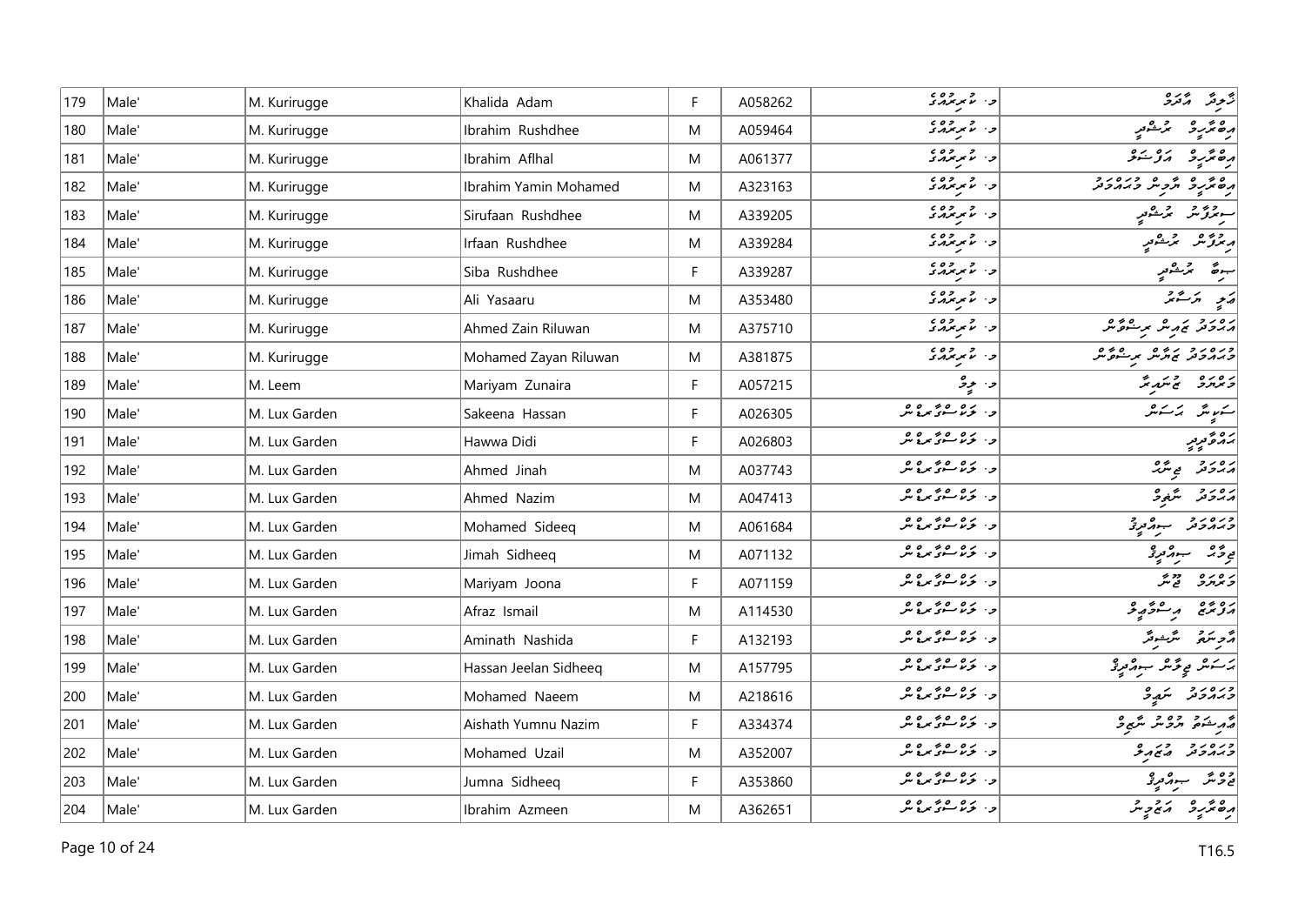| 205 | Male' | M. Lux Garden         | Juman Sidheeq            | F           | A372853 | ى ئەرەرە ئەرەپ <sub>ى</sub>                         | و ۶ ه<br>قع <del>گ</del> رمگر<br>سبوړ تورتز<br>مر     |
|-----|-------|-----------------------|--------------------------|-------------|---------|-----------------------------------------------------|-------------------------------------------------------|
| 206 | Male' | M. Lux Garden         | Jeena Sidheeg            | F           | A394832 | ى ئەرەرە ئەيدە بىر                                  | ىچە ئىگر<br>سىدە تورىخ                                |
| 207 | Male' | M. Maazin Villa       | Moosa Adam               | M           | A039281 | د· دڻمي ش <sub>ھو</sub> مڅ                          | دیں میں م<br>پور ہ<br>مرتزو                           |
| 208 | Male' | M. Maazin Villa       | Aminath Maya Moosa       | F           | A062800 | د· ځې شوځ                                           | پر در در در د                                         |
| 209 | Male' | M. Maazin Villa       | Mariyam Manike           | F           | A072330 | ر· ۇ <sub>م</sub> بىر بۇ                            | ئە <i>پرەۋ</i> ئەرىئا                                 |
| 210 | Male' | M. Maazin Villa       | Mohamed Mazin            | M           | A119543 | ر· ۇ <sub>م</sub> ئىرمۇ ئ                           | ورەرو ۇي                                              |
| 211 | Male' | M. Musthafaa Aabaadhu | Ahmed Naseer Ibrahim     | M           | A045539 | و و ه ره و د و<br>و . و ب د چ و پر ځ تر             | י פי 3 יינה בי השיביבים בי הס                         |
| 212 | Male' | M. Musthafaa Aabaadhu | Mariyam Reem             | F           | A050833 | د و ه ر د د د د<br>د کر سورتر مص                    | ر ه بر ه<br><del>ر</del> بر بر ژ<br>ىبرچ              |
| 213 | Male' | M. Musthafaa Aabaadhu | Aishath Rana             | F.          | A050834 | و و ه ره د د و<br>و و ب و و د ه تر                  | ىرىتر<br>و<br>پر گر شکو                               |
| 214 | Male' | M. Musthafaa Aabaadhu | Nafeesa Aboobakuru       | F.          | A050835 | و مەرەبەدە<br>و· ۋېسىبى ۋە ھەتر                     | اسَموِتْ<br>77777                                     |
| 215 | Male' | M. Musthafaa Aabaadhu | Ibrahim Mohamed          | M           | A050851 | د و ه ر د د د د<br>د که سوبو ز مرحاتر               | ە ھەترىر <sup>ە</sup><br>و ره ر و<br><i>د ب</i> رگرفر |
| 216 | Male' | M. Musthafaa Aabaadhu | Abdulla Niyaz            | M           | A050887 | و ه د ه د پر پرو<br>و په سرچونۍ ه تو                | ەھىراللە<br>سرگرم                                     |
| 217 | Male' | M. Musthafaa Aabaadhu | Adam Ayaz Ibrahim        | M           | A051535 | د و ه ر د د د د<br>د که سوبو ز مرحاتر               | رده درو ده در                                         |
| 218 | Male' | M. Musthafaa Aabaadhu | Mohamed Musthafa Ibrahim | M           | A069177 | و و ه ره و د و<br>و . و <i>سوچ</i> ژ پر <i>ه</i> تر |                                                       |
| 219 | Male' | M. Musthafaa Aabaadhu | Mohamed Ayaz             | M           | A345130 | د و ه ر د د د د<br>د و ب د و ز مر ه تر              | כנסנב נבב<br>בגהכת התב                                |
| 220 | Male' | M. Musthafaa Aabaadhu | Khadheeja Rashaa         | E           | A362267 | و ه د ه د په د و<br>و ۰ د سوچ و د ه تر              | كزمرقة الكرجنة                                        |
| 221 | Male' | M. Musthafaa Aabaadhu | Ali Mashaar Musthafa     | M           | A362268 | و و ه ره د د و<br>و و ب و و د ه تر                  | ړې د شر د ۲۶۰۰                                        |
| 222 | Male' | M. Musthafaa Aabaadhu | Fathimath Nashaa         | F           | A362269 | و ه د ه د په د و<br>د ۱ گر سوچ و پر ځنگر            | وٌمودَهُ سَرَجٌ                                       |
| 223 | Male' | M. Nasfaru            | Ali Sanihu               | M           | A112391 | ى . سۇستۇتونىز                                      | ړې ش <sub>مېر</sub> ه<br>مړ                           |
| 224 | Male' | M. Nasfaru            | Aminath Nadha            | $\mathsf F$ | A113189 | ى . سۇس <sup>ى</sup> رىمە                           | أروبترة<br>سرتر                                       |
| 225 | Male' | M. Nasfaru            | Ibrahim Saalik           | M           | A115688 | ى . سۇس <sup>ى</sup> رىمە                           | ە ھەترىرى<br>برھەترىرى                                |
| 226 | Male' | M. Nasfaru            | Aishath Saaliya          | F           | A115689 | ە . سۇستۇتىر                                        | ر<br>د که د مشوی<br>ستكوتر                            |
| 227 | Male' | M. New Blue           | Haifa Mohamed            | E           | A062279 | כי ייממים בי<br>כי ייממים ב                         | و ره ر و<br><i>د ب</i> رگرفر<br>تربرگ                 |
| 228 | Male' | M. New Blue           | Hussain Zareer           | M           | A124850 | כי יימרים בי<br>כי יימרים <del>ב</del>              | ير ڪرمانگرام کامبريز                                  |
| 229 | Male' | M. New Blue           | Ali Moazzam              | M           | A164660 | כי ייט <i>בס בר</i>                                 |                                                       |
| 230 | Male' | M. Oceania            | Mohamed Zuhair           | M           | A043100 | و . گريمئوسوگر                                      |                                                       |
|     |       |                       |                          |             |         |                                                     |                                                       |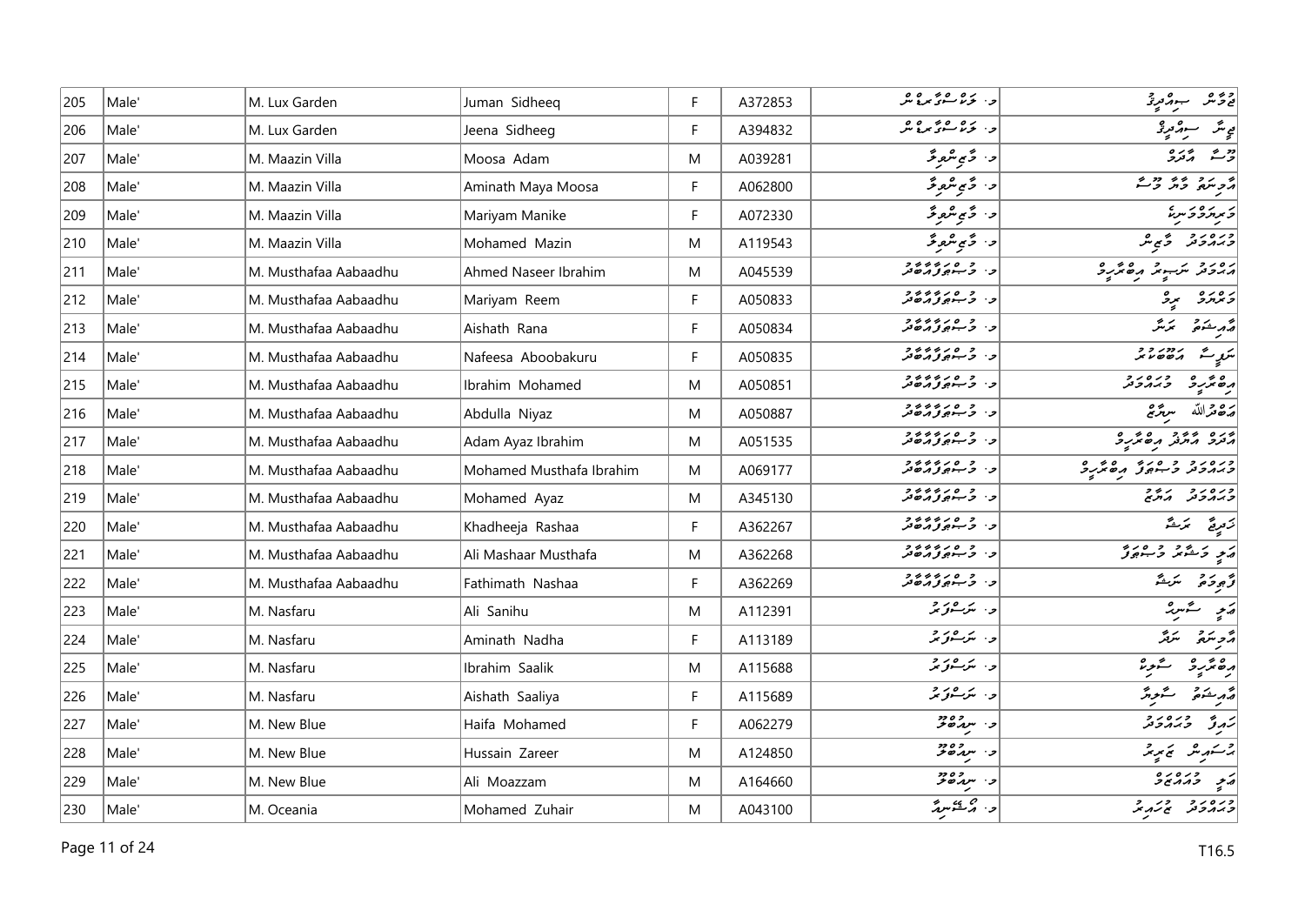| 231 | Male' | M. Oceania         | Ali Assad                     | M         | A046628 | و. مەشكەسىد                   | أوسمج وكالمشرور                                                |
|-----|-------|--------------------|-------------------------------|-----------|---------|-------------------------------|----------------------------------------------------------------|
| 232 | Male' | M. Oceania         | Naseema Ibrahim               | F         | A056397 | وبهم في في سر                 | ىئەسىزى<br>ئ                                                   |
| 233 | Male' | M. Oceania         | Ibrahim Azhad                 | ${\sf M}$ | A081632 | اح می می سر                   | ېر چې پېر د<br>ر<br>پر 2 تر قر                                 |
| 234 | Male' | M. Oceania         | Aminath Widad                 | F         | A082495 | و. د هغه پیم                  | ړٌ پر سَر په ورتر                                              |
| 235 | Male' | M. Oceania         | Aishath Nihad                 | F         | A082496 | اح مي سيم مير                 | ەگەر شەھ<br>سورگتر                                             |
| 236 | Male' | M. Olhahali        | Aminath Faanu                 | F         | A059392 | وسيخركر و                     | ۇ ئەسھۇر ئىر                                                   |
| 237 | Male' | M. Ooti            | Mohamed Rasheed               | M         | A059391 | ر. "ج                         | ورەرو كەنبەتى                                                  |
| 238 | Male' | M. Ooti            | Ahmed Shidad Mohamed          | M         | A363572 | ر برج                         | رەر د عوش درەر د<br>مەدومى خوش دىمەدومى                        |
| 239 | Male' | M. Paruvaazuge     | Mariyam Saeeda                | F         | A073997 | ر و د و و و<br>و · گرمرخ می   | و ورو کردگر                                                    |
| 240 | Male' | M. Paruvaazuge     | Fathimath Saeeda              | F         | A074022 | ر و د و و و<br>و · گرمرخ می و | أزُّمُوحَمْ سَنَ يَدَيَّرُ                                     |
| 241 | Male' | M. Paruvaazuge     | Arifa Hassan                  | F         | A074023 | ر و د و و د<br>و · گرمرگومی د | ەئىبەر ئەسەھ                                                   |
| 242 | Male' | M. Raalhufuni      | Moosa Fathy                   | ${\sf M}$ | A033232 | د <sub>ا</sub> مردونبر        | ادو شهر از در در به سال میتوانید.<br>احراک                     |
| 243 | Male' | M. Raalhufuni      | Ibrahim Adam                  | ${\sf M}$ | A035605 | د . برگروه مر                 | دە ئەرە مەدە                                                   |
| 244 | Male' | M. Raalhufuni      | Abdulla Wajeeh                | ${\sf M}$ | A035606 | ى بە ئۇقۇس                    | حق ه عرالله تحقي حر                                            |
| 245 | Male' | M. Raalhufuni      | Mohamed Azan Moosa            | M         | A166903 | د . برگروه مر                 | כנסגב גם משירי                                                 |
| 246 | Male' | M. Raalhufuni      | Fathmath Afa Moosa            | F         | A341175 | د . برگروه مر                 | أزّووه أردّ وقت                                                |
| 247 | Male' | M. Raheemaa Manzil | Abdulla Haneef                | M         | A026369 | د نرېږ د شمې                  | 20 قرالله برسور                                                |
| 248 | Male' | M. Raheemaa Manzil | Mariyam Zoona                 | F         | A077353 | ه . ټرېر ځمکونو               | ב זה כבוד.                                                     |
| 249 | Male' | M. Rechchafaru     | Ahmed Atheek Abdul Hameed     | M         | A056066 | و میمرگور کو                  | גם גב גם גם כפגב.<br>גגבת הם יי הסתיבגבת                       |
| 250 | Male' | M. Rechchafaru     | Shakeela Hassan               | F         | A056067 | وسيمار كالمحوز مر             | خۇرۇ ئەسكىر                                                    |
| 251 | Male' | M. Rechchafaru     | Mariyam Samha Abdul Hameed    | F         | A113445 | و میمرگور کو                  | ג סגם גם זה גם כם גב<br>בינו <i>וב –יכ</i> ג השנק <i>בגב</i> נ |
| 252 | Male' | M. Rechchafaru     | Mohamed Azzam Abdul<br>Hameed | M         | A113527 | و برو مور د                   | כנסגב גם 20 גם 2005 ב<br>בגתכת גתשב גםתיבתבת                   |
| 253 | Male' | M. Reethi Villa    | Zummaradhu Adam               | F         | A097914 | و· برم وِڈ                    | و ره ر و<br>بح <del>و</del> د برتر<br>پور ہ<br>مرکزو           |
| 254 | Male' | M. Reethi Villa    | Mariyam Shehenaz              | F         | A105493 | د· بره ودٌ                    | ر ه ر ه<br><del>ر</del> بربر د<br>ے ئ <i>ے م</i> رچ            |
| 255 | Male' | M. Reethi Villa    | Suhail Hadee                  | M         | A357168 | د· برم وِڈ                    | ستركر بمح المحمي                                               |
|     |       |                    |                               |           |         |                               |                                                                |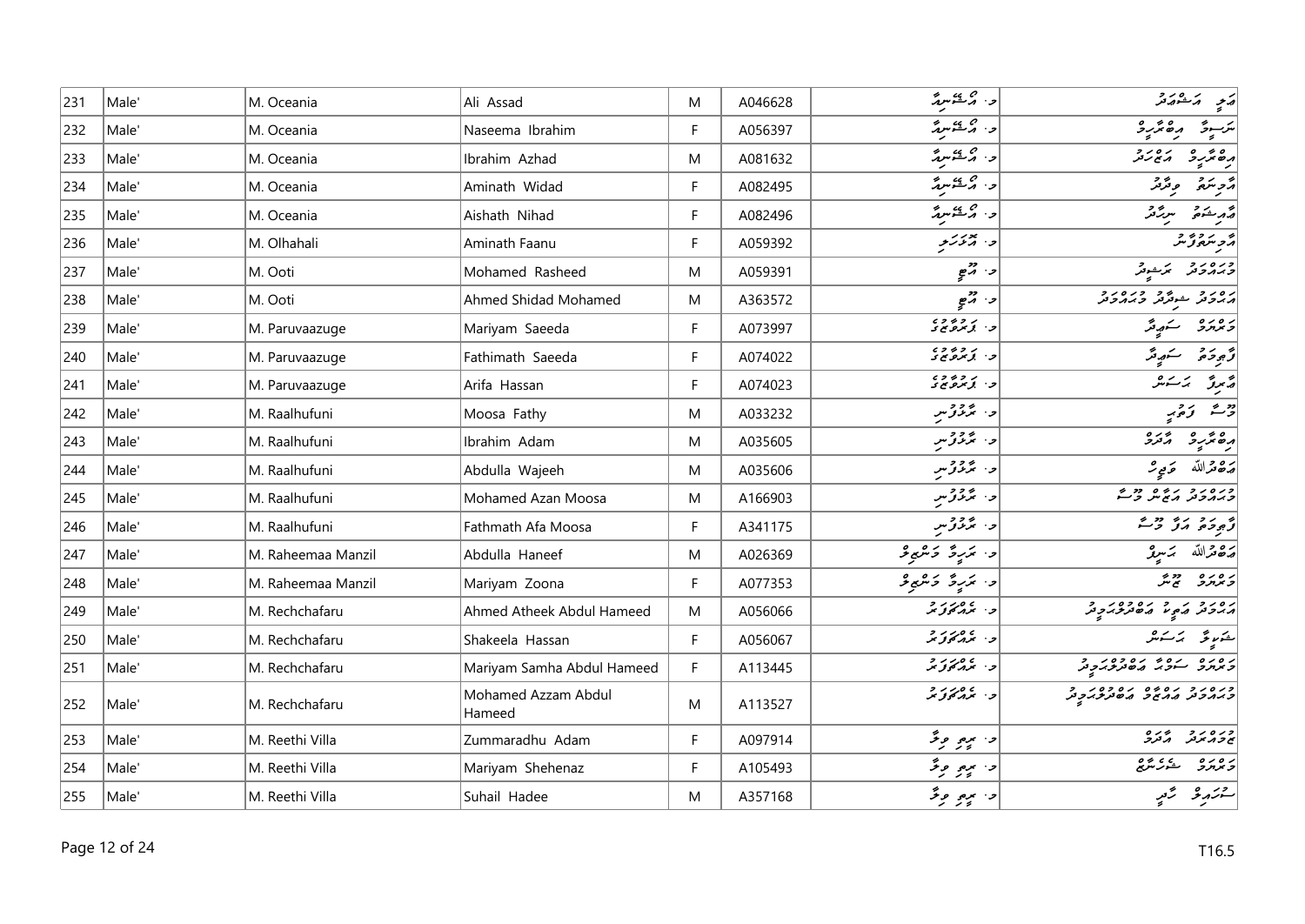| 256 | Male' | M. Roashanee Manzil | Arifa Ismail              | F | A022550 | <mark>و. ئۇيسۇسى</mark> ر ئىسىمى ئى         | أشهرق وكشحوهم                                                   |
|-----|-------|---------------------|---------------------------|---|---------|---------------------------------------------|-----------------------------------------------------------------|
| 257 | Male' | M. Roashanee Manzil | Mohamed Naseer            | M | A034368 | و ، ئۇيغۇ بېرى ئىزى ئى                      | ورەرو شهید                                                      |
| 258 | Male' | M. Roashanee Manzil | Ahmed Rasheed             | M | A069038 | <mark>و. ئرېشورتر شوې</mark> ئ              | رەر تەرىپىدە<br>مەركىر تەش <sub>ە</sub> ر                       |
| 259 | Male' | M. Roashanee Manzil | Aishath Rasheeda          | F | A071170 | ر . ئۇيغۇمبرى <i>م تىلبى</i> رى             | مەر شەق ئىر شوقر                                                |
| 260 | Male' | M. Roashanee Manzil | Adam Ashfaq               | M | A071171 | و . ئۇ شۇسرىز شىي ئى                        | پره کې ده وه<br>مرکز کې شوتونو                                  |
| 261 | Male' | M. Roashanee Manzil | Moosa Rasheed             | M | A120651 | ى گرېئوسرى ش <sub>ك</sub> و                 | لوحي كرشونر                                                     |
| 262 | Male' | M. Roashanee Manzil | Ismail Rasheed            | M | A120652 | و . ئۇشكىرى ئىر ئىر ئىل                     | أبر ساءة مريخ المرسور المراجع                                   |
| 263 | Male' | M. Roashanee Manzil | Fathmath Rasheeda         | F | A131868 | و ، ئۇيخەسرىز ئارىم ئى                      | توجوخا بمنفوش                                                   |
| 264 | Male' | M. Roashanee Manzil | Mariyam Rasheeda          | F | A132813 | و ، ئۇشكىرى ئىرىمى ئى                       | د ۱۵ ده په کار شونگر                                            |
| 265 | Male' | M. Roashanee Manzil | Ali Murthala              | M | A253497 | <mark>ى، ئۇخ<sub>ت</sub>ىرى</mark> ئىرىم    | أوسم والمروث                                                    |
| 266 | Male' | M. Roashanee Manzil | Shinaza Mohamed           | F | A313337 | <sub>و</sub> . ئ <sub>ۇشك</sub> ېرىدىگى پى  | الحوشريح<br>و ره ر و<br>رنگرونر                                 |
| 267 | Male' | M. Roashanee Manzil | Ahmed Humaam              | M | A332753 | ى گرېئوسرى ش <sub>ك</sub> و                 | ره رو و و و د                                                   |
| 268 | Male' | M. Roashanee Manzil | Ahmed Iyaaz Muaddu        | M | A333339 | و . ئۇ شەھرىر تىرىمى ئى                     | גפגב <sub>היי</sub> ש כגם כ<br>הגבע <sub>היי</sub> ש כבהע       |
| 269 | Male' | M. Roashanee Manzil | Mohamed luzaaz            | M | A333340 | د. ئۇخۇمبرىز ئىرىمۇ                         | כנסנג הביש                                                      |
| 270 | Male' | M. Roashanee Manzil | Abdulla Aslam             | M | A336201 | و . ئۇشكىرى ئىر ئىر ئىل                     | برعبود<br><mark>بر25</mark> مرالله                              |
| 271 | Male' | M. Roashanee Manzil | Ahmed Ashvaan             | M | A347814 | و . ئۇشكىرى ئىر ئىر ئىل                     | رەرد كەشۈش<br>مەردىر مەشۋىر                                     |
| 272 | Male' | M. Roashanee Manzil | Aminath Rashydha          | F | A373013 | ى گرىخ <sub>ت</sub> ېرى <i>خ شى</i> رى<br>. | أأدو يتكفى التمرشوند                                            |
| 273 | Male' | M. Roashanee Manzil | Shahuleen Rasheed         | M | A373060 | <mark>ى ئۇيمۇس<sub>ى</sub>رى ش</mark> ىر ق  | كالمكرم محتار المراسي                                           |
| 274 | Male' | M. Roazy Yard       | Mariyam Abdul Kareem      | F | A059750 | ح به مرتبع پر مح                            | נפנים נפרסנים<br>המחה השתתעיתה                                  |
| 275 | Male' | M. Roazy Yard       | Aishath Abdul Raheem      | F | A071249 | حرا محرى ومحرقح                             | و در ده ده ده در ه<br>در شوه در در بر                           |
| 276 | Male' | M. Roazy Yard       | Shafa Ali                 | F | A071250 | د . نژ <sub>یم</sub> ژب <sub>ه</sub>        | خترق الأمج                                                      |
| 277 | Male' | M. Roazy Yard       | Ismail Abdul Raheem       | M | A071327 | د . نژ <sub>یم</sub> ژب <sub>ه</sub>        | ر مؤرد مصر مورد                                                 |
| 278 | Male' | M. Roazy Yard       | Ahmed Arshad Abdul Raheem | M | A361101 | <sub>ح</sub> . ئۇ پەردىم                    | ره ر د پر د بر د بره ده در ه<br>م.پروتر م.پر شوتر م.ه ترم.پر پر |
| 279 | Male' | M. Sandhu           | Ahmed Naseem              | M | A009551 | واستكسره                                    | دەرو سرىدۇ                                                      |
| 280 | Male' | M. Sandhu           | Abdul Rahman Hussain      | M | A157501 | واستكسرته                                   | גם כם גם כם כבית ים                                             |
| 281 | Male' | M. Sandhu           | Ali Shameem Ahmed         | M | A239998 | و، ڪسرپڙ                                    | أركمي المكوح أركاه والمحافر                                     |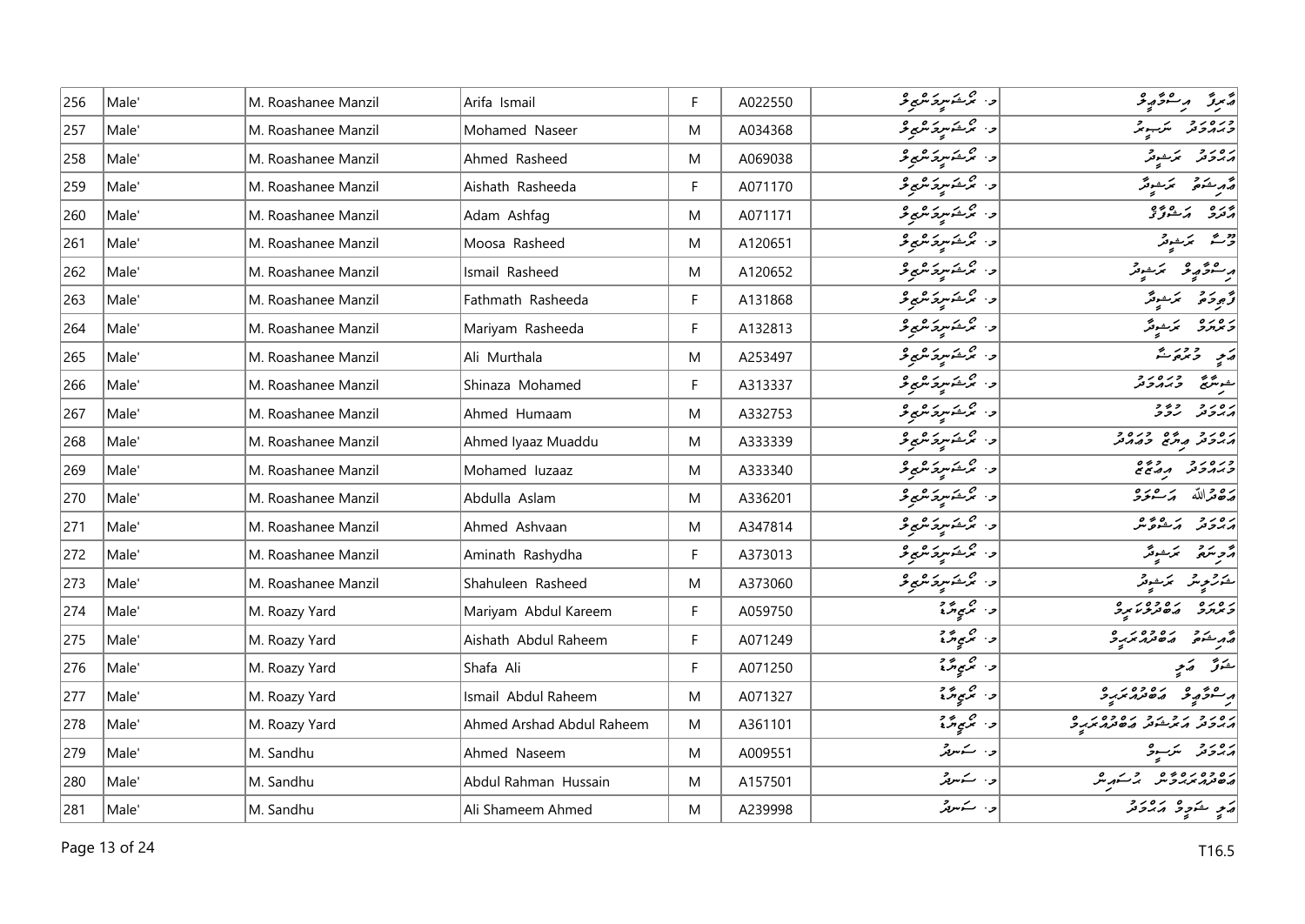| 282 | Male' | M. Sandhu                | Mohamed Abdul Rahman    | M           | A283404 | و، سکس پر                                                               | כנסנכ נסכסנסקס<br><i>כג</i> ו <i>ג</i> כנ <i>ג גי</i> סנג <i>גיגיכ</i> ייק |
|-----|-------|--------------------------|-------------------------|-------------|---------|-------------------------------------------------------------------------|----------------------------------------------------------------------------|
| 283 | Male' | M. Sandhu                | Fathimath Abdul Rahman  | F.          | A373210 | و، ڪسرپر                                                                | ر ه وه ر ه د ه<br>پره تربر تر س<br>وٌ جو تر قر                             |
| 284 | Male' | M. Sandhu                | Hawwa Abdul Rahman      | F           | A373211 | و . سکسرټر                                                              | ر ه بو<br>برد څ<br>ر ه د ه د ه د ه<br>پره تربر تر تر                       |
| 285 | Male' | M. Sandhu                | Abdulla Abdul Rahman    | M           | A373239 | و، سەسرىر                                                               | ر ه و و ه ر ه و و<br>پره تعربر تر س<br>ەھىراللە                            |
| 286 | Male' | M. Sandhu 2              | Asha Abdul Kareem       | F           | A038156 | و. سەسىتى 2                                                             | و ده ده ده ده و<br>مر شو می ترونو                                          |
| 287 | Male' | M. Sandhu 2              | Aishath Usha            | F           | A052195 | و. سەسىر 2                                                              |                                                                            |
| 288 | Male' | M. Sandhu 2              | Shifa Abdul Kareem      | F           | A056536 | و. سەسىر 2                                                              | شوژ ره وه در د                                                             |
| 289 | Male' | M. Sandhu 2              | Aminath Shuha           | F           | A057807 | و. سەسىر 2                                                              | ړ څخه شور                                                                  |
| 290 | Male' | M. Sandhu 2              | Abdul Kareem Hussain    | M           | A069035 | و. سەسىر 2                                                              | גם כפני גם הבית יירי האית.<br>הסתוכני <sub>מהב</sub>                       |
| 291 | Male' | M. Sandhu 2              | Hawwa Nuha Abdul Kareem | F.          | A071158 | و. سەسىر 2                                                              | ره و محمد ده وور ره<br>بروغ سربر مان وور محمد                              |
| 292 | Male' | M. Sandhu 2              | Mariyam Niusha          | F           | A089550 | و. سەسىر 2                                                              | ره ره سرگ                                                                  |
| 293 | Male' | M. Sandhu 2              | Fathimath Muna          | F           | A100681 | و. سەسىتى 2                                                             | تر شر<br>ۇ بوخ <sup>ى</sup>                                                |
| 294 | Male' | M. Season                | Mariyam Faraha          | F           | A343826 | حەسبە ئەيشر                                                             | رەرە زىر                                                                   |
| 295 | Male' | M. Season                | FATHIMATH ANSAAM ALI    | $\mathsf F$ | A403064 | حەسبە ئەيمىگە                                                           | وتجوده ماراعو مأمج                                                         |
| 296 | Male' | M. Season                | Aishath Maaisa Ali      | F           | A403074 | ح• سىيىچىلگە                                                            | وأرشكم والرائد وأبي                                                        |
| 297 | Male' | M. Shady Rest            | <b>Abdul Sattar</b>     | M           | A049199 | والشكو يركبوها                                                          | ره وه رره د و<br>پرې تربر سربره د                                          |
| 298 | Male' | M. Shady Rest            | Ahmed Yasir             | M           | A057281 | والتشكي تكرك همج                                                        | دەر دۇسىيە                                                                 |
| 299 | Male' | M. Shady Rest            | Saadhuna Abdul Gafoor   | F           | A092046 | والتشوير شقط                                                            | د د د ده ده د د د<br>سندرس ماه مرحم تر بر                                  |
| 300 | Male' | M. Shady Rest            | Moosa Nafeel            | M           | A092047 | والشكو تركيفح                                                           | ر پيءِ سَمَدٍ و                                                            |
| 301 | Male' | M. Shady Rest Dhekunubai | Zunara Abdul Raheem     | F           | A010082 | و. شو مرحوم مرور و در                                                   | و دی ده ده در و                                                            |
| 302 | Male' | M. Shady Rest Dhekunubai | Rifa Ath Zaki           | F           | A037572 | و . شو و مرد و د و در<br>و . شو و مرسو ه تر د سره د                     | برؤدة وأحما                                                                |
| 303 | Male' | M. Shady Rest Dhekunubai | Fathimath Majda         | F           | A037664 | ح مدينه و عراق و در مدين برخانه بر<br>ح مدينو و مركب عراق برخانه برخانه | و و د دور                                                                  |
| 304 | Male' | M. Shady Rest Dhekunubai | Zulfa                   | F           | A058003 | د . شو و ده د د در سرخه<br>د . شو و مر سوخ تر د سرخه ر                  | و ه و.<br>مح گرگ                                                           |
| 305 | Male' | M. Shady Rest Dhekunubai | Aminath Rasheeda        | F.          | A058004 | د . شو و ده و د در سرخه د<br>د . شو و مر سوخ تر د سرخه د                | أأرجع أتركمو                                                               |
| 306 | Male' | M. Shady Rest Dhekunubai | Razeena Abdul Gafoor    | F           | A062466 | ح شقي تر صوفر <i>مرتق</i> د                                             | بئرى يثر<br>ر ه د ه د دد د<br>پره تر پر تر بر                              |
| 307 | Male' | M. Shady Rest Dhekunubai | Ibrahim Majid           | M           | A065863 | د . ځو پر شوه درسره د کار                                               | أرە ئەر ئەي ئە                                                             |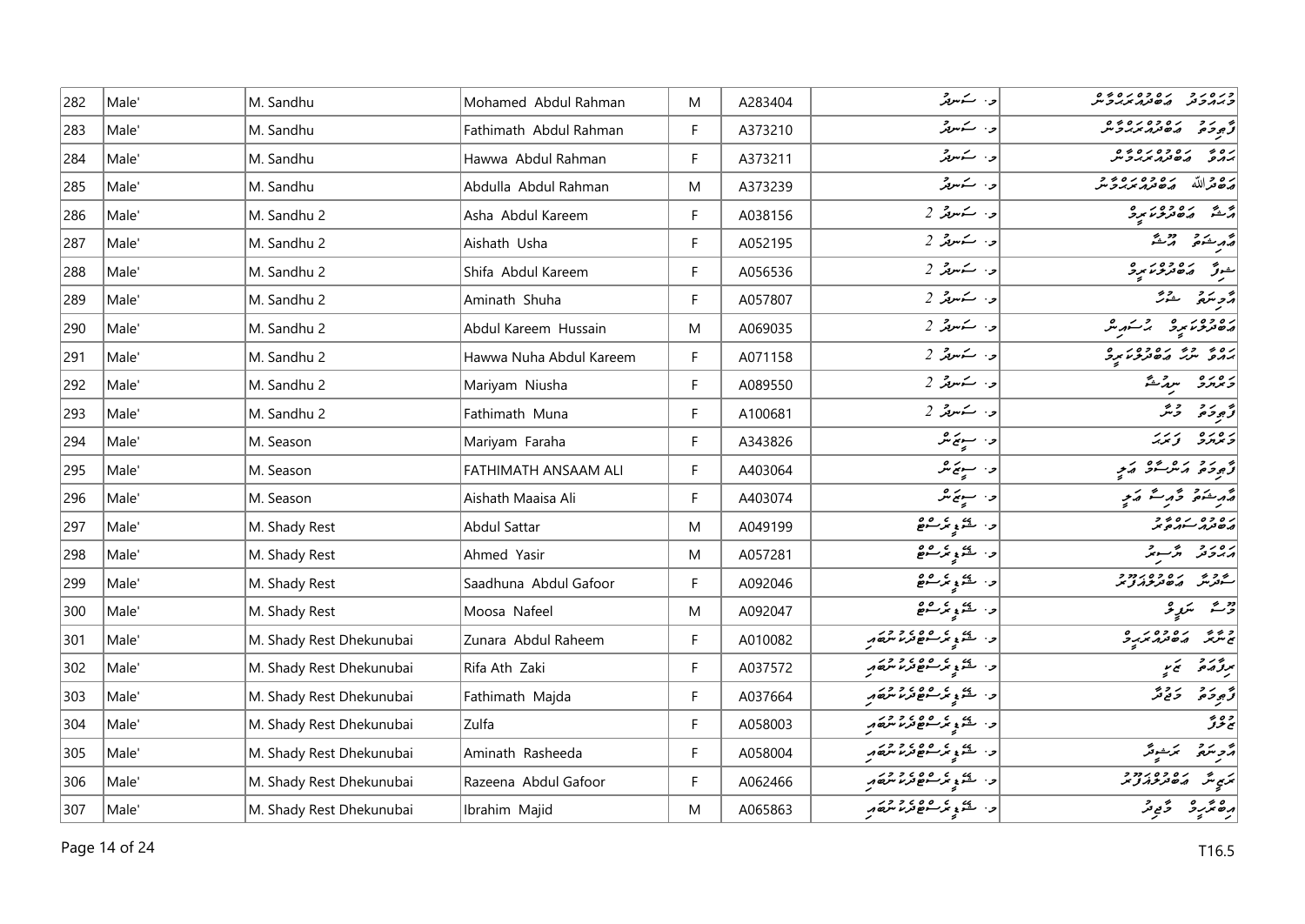| 308 | Male' | M. Shady Rest Dhekunubai | Huza-ath Abdul Raheem  | M           | A067028 | و . شو و مرد و د ده د .<br>و . شو و مرسو و در سرچم                 | ره وه ر ره<br>پره تربر تر<br>ح پچ پر ح<br>مربح <sub>ا</sub> رمو                                                         |
|-----|-------|--------------------------|------------------------|-------------|---------|--------------------------------------------------------------------|-------------------------------------------------------------------------------------------------------------------------|
| 309 | Male' | M. Shady Rest Dhekunubai | Nuffath Mohamed        | $\mathsf F$ | A137901 | وسنشي تر مصر و مرضور برخانه                                        | و ره ر و<br><i>د ب</i> رگرفر<br>سروبر و                                                                                 |
| 310 | Male' | M. Shady Rest Dhekunubai | Ali Nazeem             | M           | A137904 | د . گنجو تر شوه تر <i>بر شهر</i>                                   | ړې سرې د                                                                                                                |
| 311 | Male' | M. Shady Rest Dhekunubai | Aishath Zaheera        | F           | A137993 | و . شو و کرده و در در<br>و . شو و مر سود در سره در                 | د .<br>د گهرسشومو<br>ىج سپەتتىر                                                                                         |
| 312 | Male' | M. Shady Rest Dhekunubai | Fathimath Zaeema       | F.          | A144016 | و. مشور محدود معرض معرض المحدد                                     | و مر د<br>ىجەرچ                                                                                                         |
| 313 | Male' | M. Shady Rest Dhekunubai | Huzaimath Abdul Raheem | F           | A344732 |                                                                    | ره وه ره<br>پره تربر تر<br>برنج وبرحم                                                                                   |
| 314 | Male' | M. Shady Rest Dhekunubai | Umaima Abdul Raheem    | F           | A380980 | د . شو و ده و د و د در<br>د . شو و تر سوه تر را سر <del>ه</del> بر | ره وه ر ره<br>پره تربر تر<br>وزمرة                                                                                      |
| 315 | Male' | M. Shifraa               | Ahmed Jamshad          | M           | A077891 | او. ڪوڙنگر<br>ڪسيڪ                                                 | رەر دەرەپ<br>مەركىر ئىمى شەر                                                                                            |
| 316 | Male' | M. Shifraa               | NAFHA AHMED            | F.          | A366443 | و. خوتونگر                                                         | برە بەر بەر د                                                                                                           |
| 317 | Male' | M. Sone Blue             | Asrar Mohamed          | F           | A041415 | د. سره دور                                                         | ر ۱۵ پر د<br>و ره ر و<br><i>د ب</i> رگرفر                                                                               |
| 318 | Male' | M. Sone Blue             | Mohamed Hamid          | M           | A042443 | د . ک مردم د                                                       | ورەر دۇر                                                                                                                |
| 319 | Male' | M. Sone Blue             | Rahmath Mohamed        | F           | A063250 | د . ک عرصور                                                        | נסגל כנסגל<br><i>בגב</i> יק <i>בג</i> ונקט                                                                              |
| 320 | Male' | M. Sone Blue             | Fathimath Eeman Hamid  | $\mathsf F$ | A338873 | د . ک عرصو                                                         | وتموخو رؤير بزويز                                                                                                       |
| 321 | Male' | M. Sweet Breeze          | Asma Mohamed           | F           | A050703 | و. ڪوچھ هي                                                         | د ده دره در                                                                                                             |
| 322 | Male' | M. Sweet Breeze          | Mohamed Aiham Amir     | M           | A360255 | د . سگو ۱۳۵۵ مربع                                                  | כמחכת התמכ הכת                                                                                                          |
| 323 | Male' | M. Udhagiri              | Muhammad Thaufeeq      | M           | A037138 | -<br> حسینی محمد محمد                                              | دره در در دره<br>  دبر مرد در مرد بر                                                                                    |
| 324 | Male' | M. Udhagiri              | Hareera Yoosuf         | F           | A070488 | —<br> ح• مەقترىرىس                                                 | ېرىيە تەرىپى تۈرگىنى ئەن ئايدا ئايدا ئايدا ئايدا ئايدا ئايدا ئايدا ئايدا ئايدا ئايدا ئايدا ئايدا ئايدا ئايدا ئ<br>مەنبە |
| 325 | Male' | M. Udhagiri              | Easa Yoosuf            | M           | A070489 | —<br>اح• مەتترىرىپر                                                | ېږ شه چې تر ده وه                                                                                                       |
| 326 | Male' | M. Udhagiri              | Abdulla Moosa          | M           | A081331 | <br> حسیق محمد محمد محمد                                           | مَدْهِ مِنْ اللّهِ حِيْثَ                                                                                               |
| 327 | Male' | M. Udhagiri              | Nooh Hussain           | M           | A124363 | —<br> ح• مەتترىرىس                                                 | متزلز برسكهرمثر                                                                                                         |
| 328 | Male' | M. Udhagiri              | Aishath Yoosuf         | $\mathsf F$ | A127774 | —<br>اح• اړکونومو                                                  | ە ئەرىشىمە ھەسىرى                                                                                                       |
| 329 | Male' | M. Udhagiri              | Hussain Yoosuf         | M           | A133054 | —<br>احن م <i>متون م</i> ر                                         | بر سکه میں مرکز وہ                                                                                                      |
| 330 | Male' | M. Udhagiri              | Imran Hussain          | M           | A146448 | <br> حسن محتمد س                                                   | ودمحمد بمسكور                                                                                                           |
| 331 | Male' | M. Udhagiri              | Ahmed Hussain          | M           | A147424 | -<br> حسینی محمد محمد                                              | رەرو جەمرىر                                                                                                             |
| 332 | Male' | M. Udhagiri              | Aminath Ahmed Jaleel   | F           | A150081 | —<br>احن م <i>مکمی م</i> ر                                         |                                                                                                                         |
| 333 | Male' | M. Udhagiri              | Jabir Hussain          | M           | A166720 |                                                                    | الخ صمر بر سكور مثل                                                                                                     |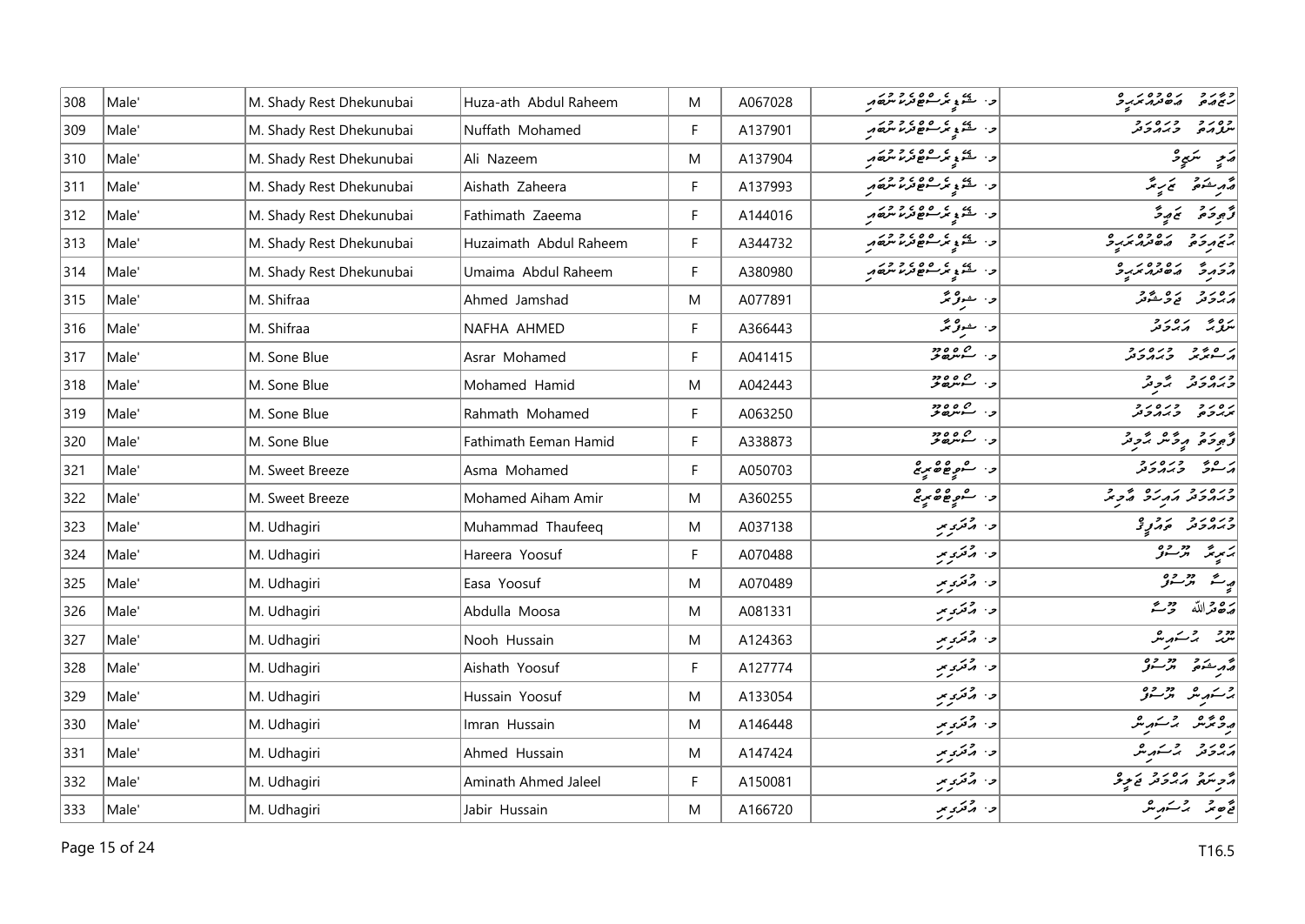| 334 | Male' | M. Udhagiri    | Adheedha Hussain                | F         | A262272 | - رقم تربيب                                | ە ئېرىتى بەر شەر بىر<br>ئ                  |
|-----|-------|----------------|---------------------------------|-----------|---------|--------------------------------------------|--------------------------------------------|
| 335 | Male' | M. Udhagiri    | Aminath Hussain                 | F         | A330834 | و- هرتندی میر                              |                                            |
| 336 | Male' | M. Udhagiri    | Moonisa Easa                    | F         | A332485 | <br> وستمور مر                             | و مرت <sub>م</sub> رت                      |
| 337 | Male' | M. Udhagiri    | Munshid Eesa                    | M         | A350364 | <br> و· م <sup>3</sup> فر <sub>کو</sub> سر | ئەشرىدىق م <sub>ە</sub> ت                  |
| 338 | Male' | M. Udhagiri    | Minhaj Easa                     | M         | A394423 | —<br>احن ارتمز <sub>ی می</sub>             | دِ عربهٔ می سهٔ                            |
| 339 | Male' | M. Udhagiri    | Maisa Esa                       | F         | A394468 | و· م <sup>5</sup> فر <sub>کو</sub> مر      | أقرمر شمير المحمد                          |
| 340 | Male' | M. Ulagalaa    | Fathimath Shuhurath             | F         | A025447 | و- دورونو                                  | و د د د د د د<br>ترج د ه                   |
| 341 | Male' | M. Ulagalaa    | Mohamed Qudrathulla             | ${\sf M}$ | A067533 | ە بەلەر ئە                                 | وره رو ووروالله                            |
| 342 | Male' | M. Ulagalaa    | Ali Shahurathullah              | M         | A075164 | وسمروري                                    | رَمِي سَوَنْرَ مَرْمَ اللَّهُ              |
| 343 | Male' | M. Ulagalaa    | Hussain Hazrathulla             | ${\sf M}$ | A104743 | ە . دىرى                                   | جرستمريش برسة يحرجرالله                    |
| 344 | Male' | M. Ulagalaa    | Aishath Rukhushath              | F         | A123934 | وسمروري                                    | ە ئەستىمى بىر ئەم                          |
| 345 | Male' | M. West Yard   | Ameeliyya Adam                  | F         | A053096 | ى مى مەھەرىمە                              | הבְדַחה הינב                               |
| 346 | Male' | M. West Yard   | Mariyam Vidhadha                | F         | A121247 | ر ، <sub>عر</sub> م موجد و                 | و ده ده و پخونتر                           |
| 347 | Male' | M. White Birdy | Ahmed Shareef                   | ${\sf M}$ | A025745 | و· وَرِءٍ صَّعبهِ                          | پره رو شهرو                                |
| 348 | Male' | M. White Birdy | Zilma Jaufar                    | F         | A035086 | د وَرِءٍ صَّرٍ                             | پر ده ده تو تر تر                          |
| 349 | Male' | M. White Birdy | Aishath Gulma                   | F         | A035092 | وسأوره قاسمو                               | وكرمشكم تحرقر                              |
| 350 | Male' | M. White Birdy | Fathimath Guraisha              | F         | A036734 | و· وَرِءٍ صَّعبهِ                          | توجوجو تمتر المقا                          |
| 351 | Male' | M. White Birdy | Mariyam Gulisthan               | F         | A040035 | و· وَرِهِ قَدَّمْ إِ                       | د وړه د وره وي                             |
| 352 | Male' | M. White Birdy | Aminath Guleeshan               | F         | A045630 | و· وَرِهِ قَدَّمْ إِ                       | أأدو سكافي المحموم والمحمد                 |
| 353 | Male' | M. White Birdy | Jaufar Naseer                   | M         | A051229 | <mark>ى ئەرۋەً بىر</mark>                  | ر ور د سکسیونژ<br>ق <i>اها</i> نونی        |
| 354 | Male' | M. White Birdy | Ummu Kulsum Ahmed Jaufar        | F         | A161034 | و· وَرِءٍ صَّعرٍ                           | 199399999999999999<br>ההכט פלב ההכנת בהצית |
| 355 | Male' | M. White Birdy | Mohamed Izdhan                  | M         | A167100 | و· وَرِءٍ صَّعبهِ                          | ورەرو مەھ<br><i>جەم</i> ەدىر مەقرىر        |
| 356 | Male' | M. White Birdy | Aishath Nuha                    | F         | A167404 | و· وَرِهِ قَدَّمْ إِ                       |                                            |
| 357 | Male' | M. White Birdy | Nafha Abdul Rasheed             | F         | A367339 | <mark>ى ئەرۋەً ي</mark> ر                  | رە بەرەپرىيەتە                             |
| 358 | Male' | M. White Birdy | <b>IBRAHIM SHAHDHAN SHAREEF</b> | ${\sf M}$ | A394774 | د· ءَرِءٍ صَّعبهِ                          | رەپرىرو شەرىرىر شەيرو                      |
| 359 | Male' | M. White Birdy | Mohamed Zayan Abdul Rasheed     | M         | A399382 | د· وَرِءٍ صَّعبهِ                          | وره رو روه ره ده وه ره ور                  |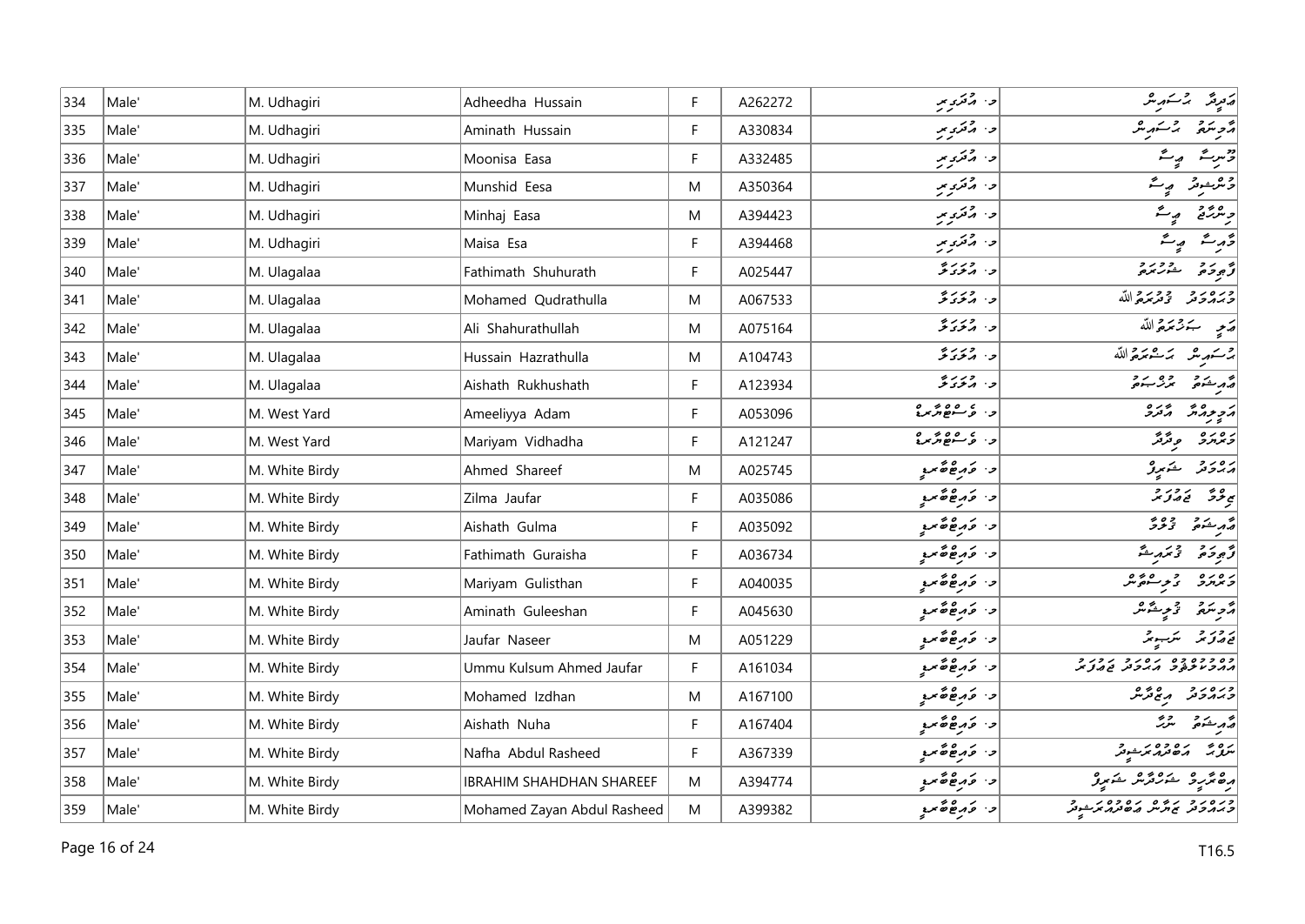| 360 | Male' | M. White Birdy | Fathimath Shaiha Shareef | F. | A405296 | <mark>و· وَرِءٍ صَّ</mark> مَع | أَوْجِرْهُمْ شَهْرِبٌّ شَهْرٍوْ |
|-----|-------|----------------|--------------------------|----|---------|--------------------------------|---------------------------------|
| 361 | Male' | M. White Birdy | Mohamed Shabeen Shareef  | M  | A412728 | د· ءَرِءٍ صَّعبهٍ              | ورەرو شوھ شكىر                  |
| 362 | Male' | M. Wisteria    | Ali Nahid                | M  | A002022 | و· وبەھ بىرەڭ                  | أوسمع متثن يتمر                 |
| 363 | Male' | M. Wisteria    | Mohamed Nafiz            | M  | A059340 | د· وېشومېرم <sup>م</sup>       | ورەر د شرە                      |
| 364 | Male' | M. Wisteria    | Zareena Adam             | F. | A099653 | و· وبەھ بىرەم                  | كج بريتش وتحرفه                 |
| 365 | Male' | M. Wisteria    | Fathmath Hanan           | F. | A101921 | و· وِڪْھِمِيرَّ                | ق د د رنگهر                     |
| 366 | Male' | M. Wisteria    | Aishath Hamla            | F. | A101923 | و· وِڪْھِمِيرَّ                | أور المستوفي المركز             |
| 367 | Male' | M. Wisteria    | Adam Husam               | M  | A101924 | د· وبەھ بىرەً                  | أردره ورميح                     |
| 368 | Male' | M. Wisteria    | Aishath Maasha           | F. | A232336 | د· وېشوېروگه                   | أمار مسكوم الترامية             |
| 369 | Male' | M. Wisteria    | Fathimath Humaisa        | F. | A329851 | د· وبەھ بىرەڭ                  | تخ برد ور ش                     |
| 370 | Male' | M. Zameen      | Fathimath Nihaya         | F. | A007292 | وسيم حريثر                     | أوالمحافظ المرتشر               |
| 371 | Male' | M. Zameen      | Suzana Thoufeeg          | F. | A041459 | وسيم حريثر                     | جۇنئر ئوم ئوتى                  |
| 372 | Male' | M. Zameen      | Aishath Ish-aa Sujau     | F. | A337957 | وسيم وپىگر                     | أمام شدة وشور المستوفي          |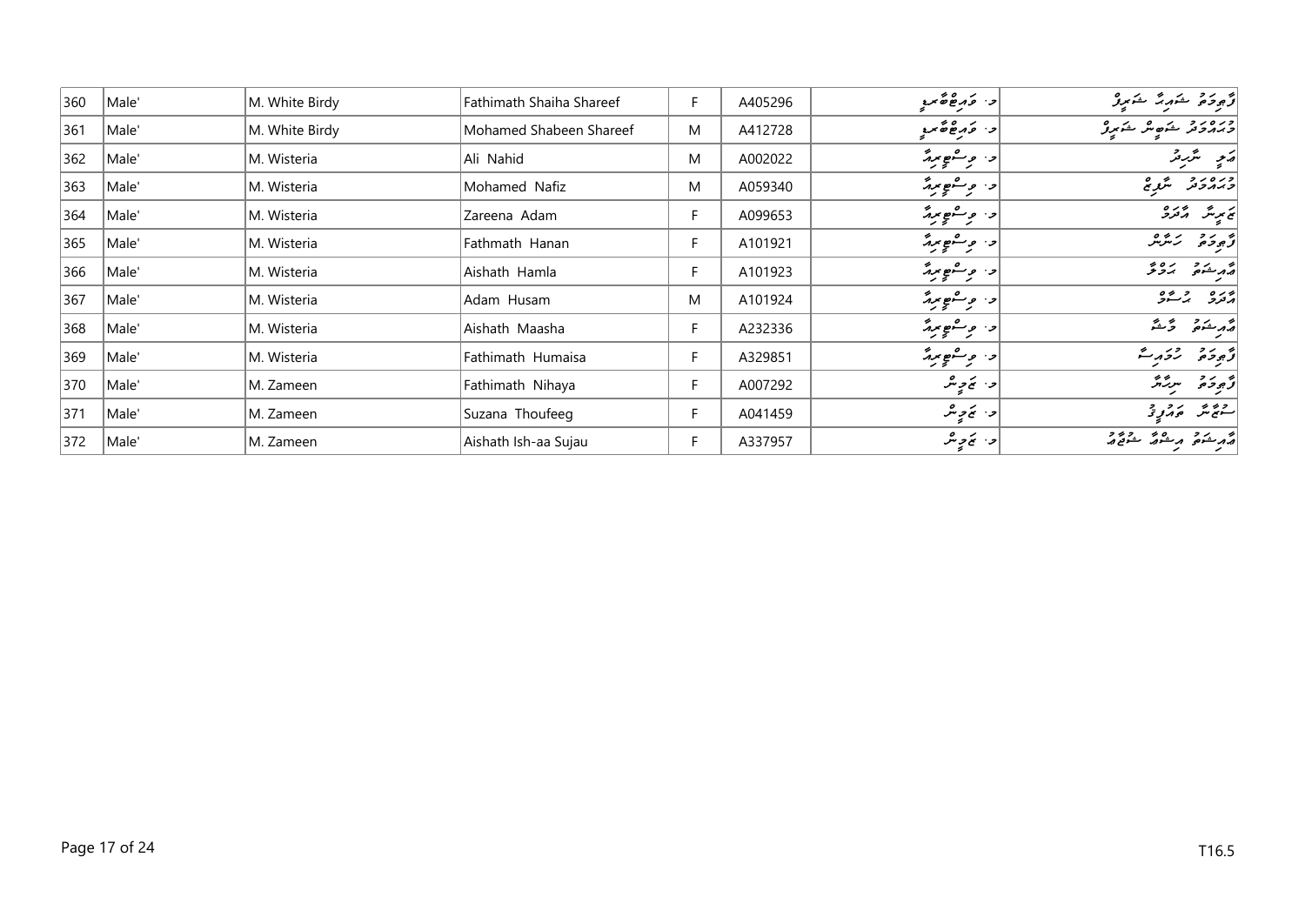## *w7qAn8m?sCw7mRo>u;wEw7mRw;sBo<*

| ' مرمر | 'يئرىثر: |
|--------|----------|
|        |          |
|        |          |
|        |          |

## *w7q9r@w7m>sCw7qHtFoFw7s;mAm=q7w7qHtFoFw7s;*

| يئرمىش: | $^{\circ}$<br>. سر سر<br>$\cdot$ | $\circ$ $\sim$<br>-- | يئرمثر |
|---------|----------------------------------|----------------------|--------|
|         |                                  |                      |        |
|         |                                  |                      |        |
|         |                                  |                      |        |

| انترنثر: | $^{\circ}$ | يبرهر | $^{\circ}$<br>سرسر |
|----------|------------|-------|--------------------|
|          |            |       |                    |
|          |            |       |                    |
|          |            |       |                    |

| ' ئىرتىر: | سر سر |  |
|-----------|-------|--|
|           |       |  |
|           |       |  |
|           |       |  |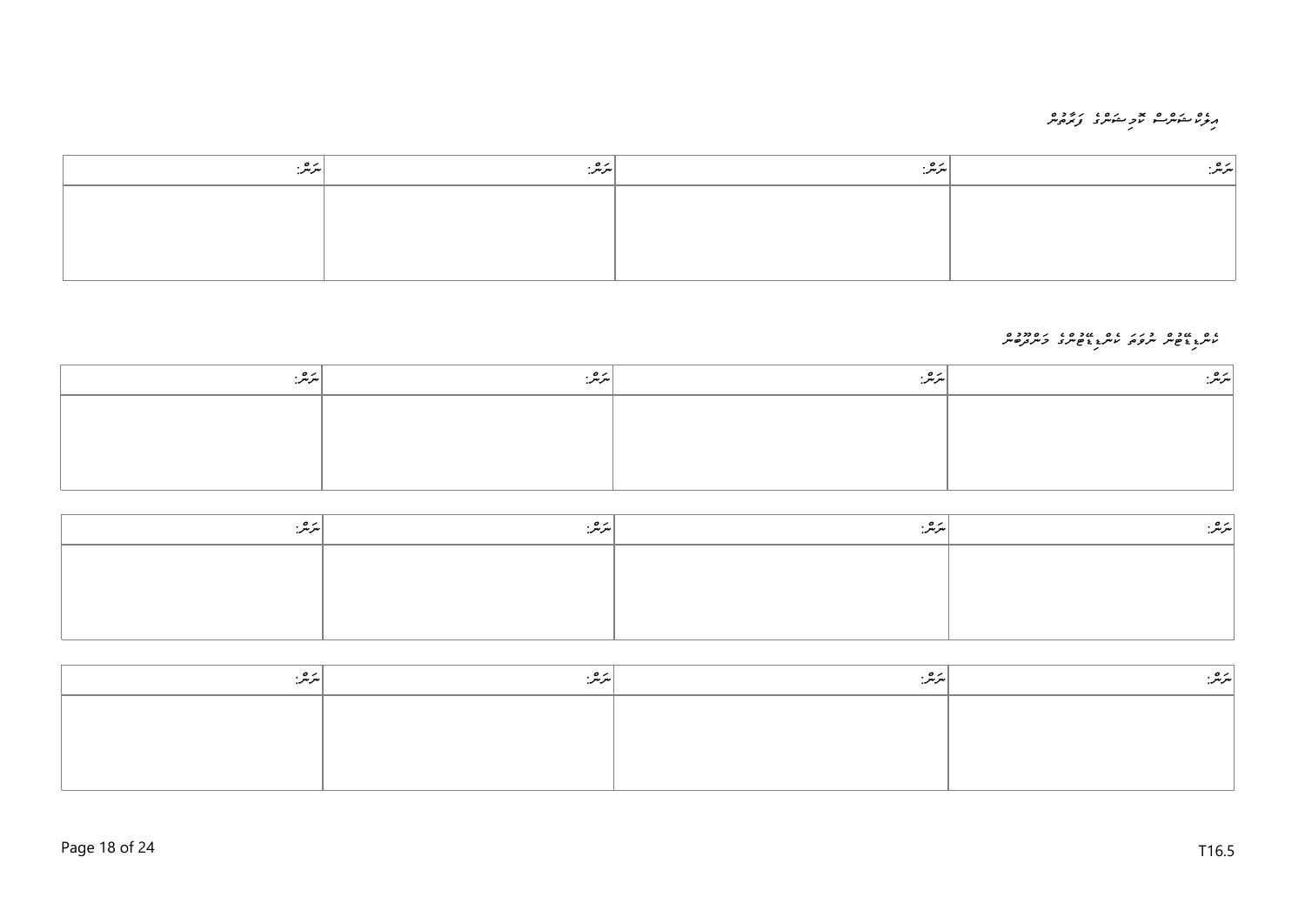| يره. | ο. | ا ير ه |  |
|------|----|--------|--|
|      |    |        |  |
|      |    |        |  |
|      |    |        |  |

| <sup>.</sup> سرسر. |  |
|--------------------|--|
|                    |  |
|                    |  |
|                    |  |

| ىرتىر: | $\sim$ | ا بر هه. | لىرىش |
|--------|--------|----------|-------|
|        |        |          |       |
|        |        |          |       |
|        |        |          |       |

| 。<br>مرس. | $\overline{\phantom{a}}$<br>مر مىر | يتريثر |
|-----------|------------------------------------|--------|
|           |                                    |        |
|           |                                    |        |
|           |                                    |        |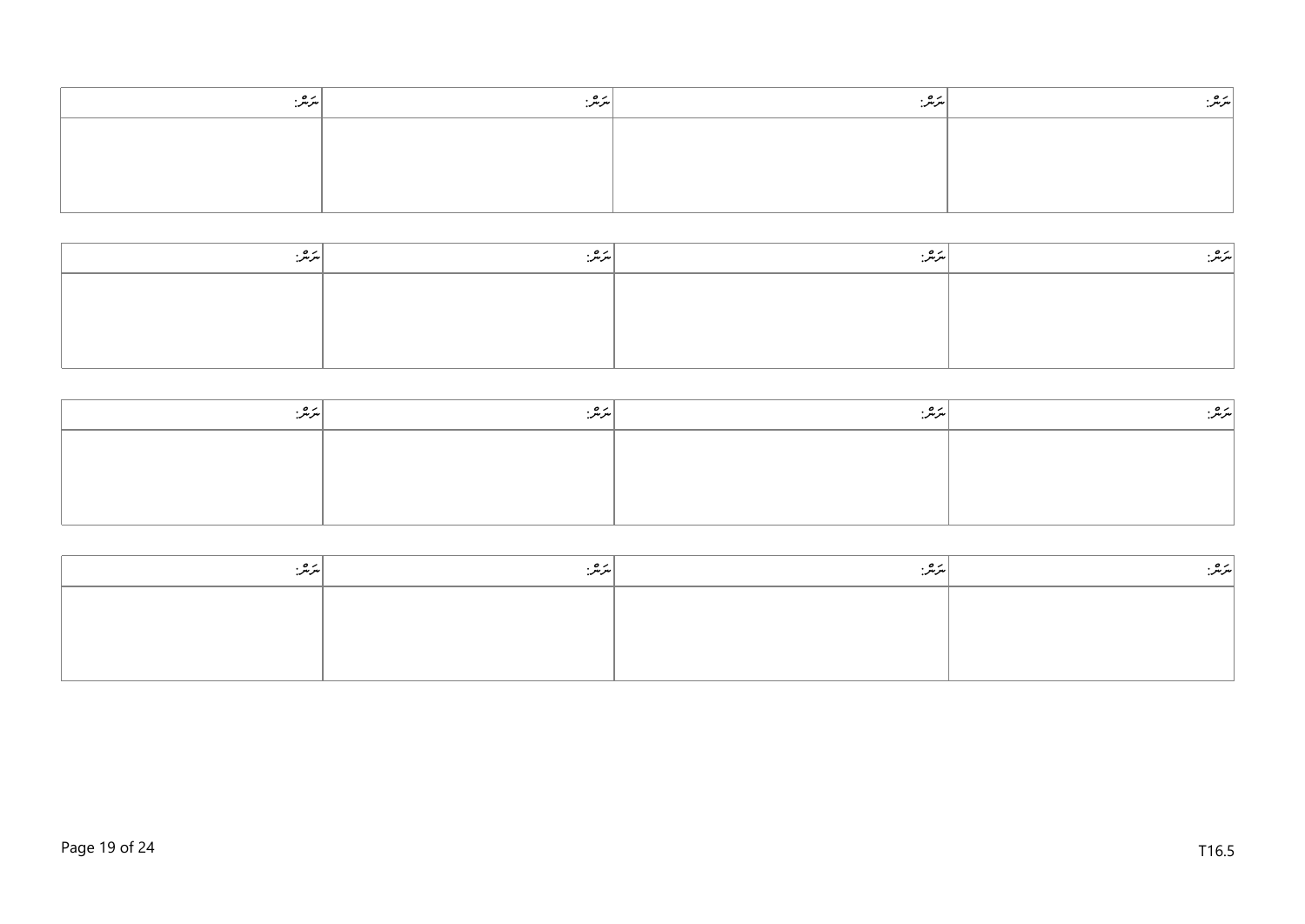| ير هو . | $\overline{\phantom{a}}$ | يرمر | اير هنه. |
|---------|--------------------------|------|----------|
|         |                          |      |          |
|         |                          |      |          |
|         |                          |      |          |

| ئىرتىر: | $\sim$<br>ا سرسر . | يئرمثر | o . |
|---------|--------------------|--------|-----|
|         |                    |        |     |
|         |                    |        |     |
|         |                    |        |     |

| لترتكر: | الترنثر: | ابر همه: | الترنثر: |
|---------|----------|----------|----------|
|         |          |          |          |
|         |          |          |          |
|         |          |          |          |

|  | . ه |
|--|-----|
|  |     |
|  |     |
|  |     |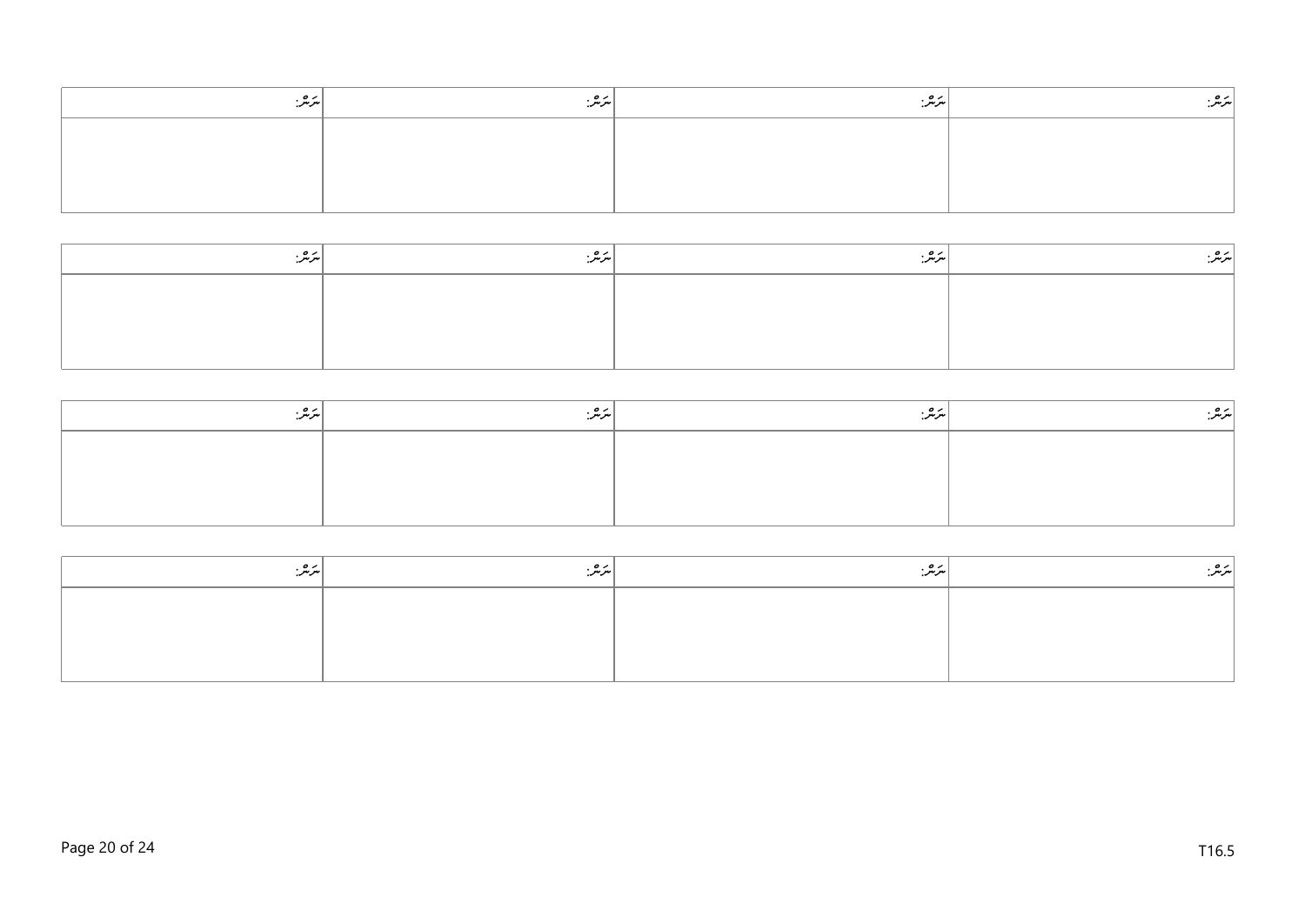| ير هو . | $\overline{\phantom{a}}$ | يرمر | اير هنه. |
|---------|--------------------------|------|----------|
|         |                          |      |          |
|         |                          |      |          |
|         |                          |      |          |

| ئىرتىر: | $\sim$<br>ا سرسر . | يئرمثر | o . |
|---------|--------------------|--------|-----|
|         |                    |        |     |
|         |                    |        |     |
|         |                    |        |     |

| الترنثر: | ' مرتكز: | الترنثر: | .,<br>سرسر. |
|----------|----------|----------|-------------|
|          |          |          |             |
|          |          |          |             |
|          |          |          |             |

|  | . ه |
|--|-----|
|  |     |
|  |     |
|  |     |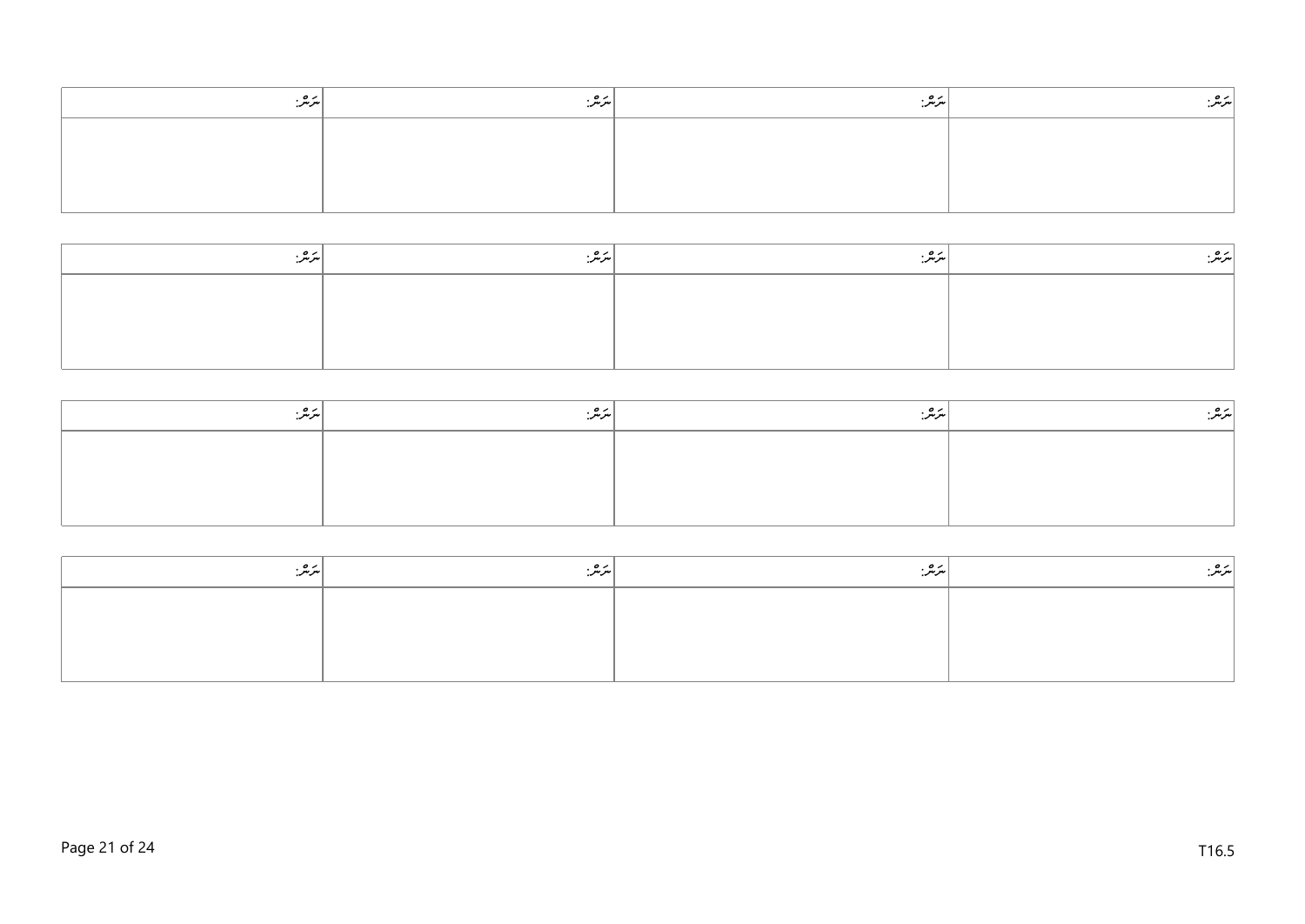| $\cdot$ | 。 | $\frac{\circ}{\cdot}$ | $\sim$<br>سرسر |
|---------|---|-----------------------|----------------|
|         |   |                       |                |
|         |   |                       |                |
|         |   |                       |                |

| يريثن | ' سرسر . |  |
|-------|----------|--|
|       |          |  |
|       |          |  |
|       |          |  |

| بر ه | . ه | $\sim$<br>سرسر |  |
|------|-----|----------------|--|
|      |     |                |  |
|      |     |                |  |
|      |     |                |  |

| 。<br>. س | ىرىىر |  |
|----------|-------|--|
|          |       |  |
|          |       |  |
|          |       |  |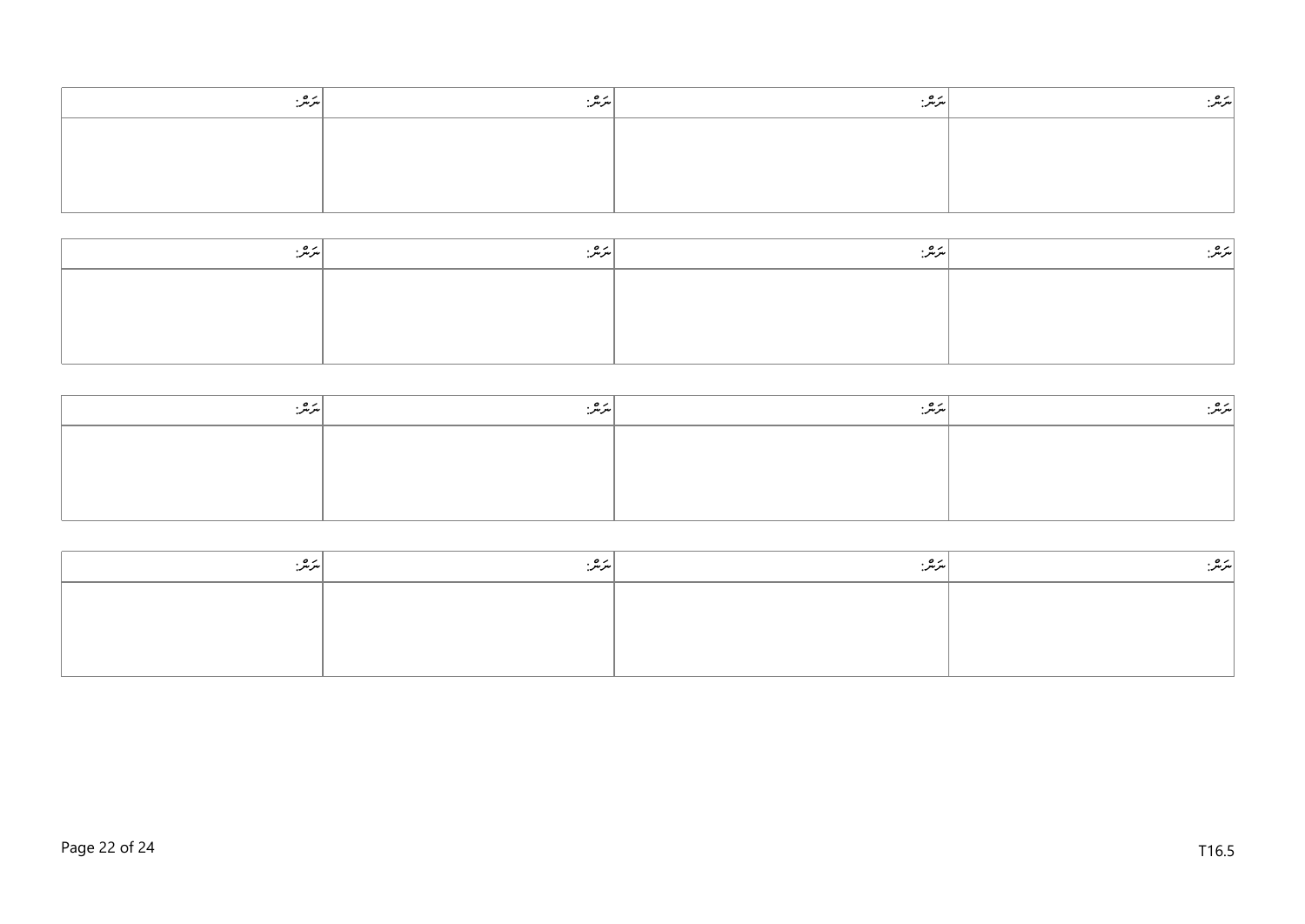| ير هو . | $\overline{\phantom{a}}$ | يرمر | اير هنه. |
|---------|--------------------------|------|----------|
|         |                          |      |          |
|         |                          |      |          |
|         |                          |      |          |

| ىر تىر: | $\circ$ $\sim$<br>" سرسر . | يترمير | o . |
|---------|----------------------------|--------|-----|
|         |                            |        |     |
|         |                            |        |     |
|         |                            |        |     |

| الترنثر: | ' مرتكز: | الترنثر: | .,<br>سرس. |
|----------|----------|----------|------------|
|          |          |          |            |
|          |          |          |            |
|          |          |          |            |

|  | . ه |
|--|-----|
|  |     |
|  |     |
|  |     |